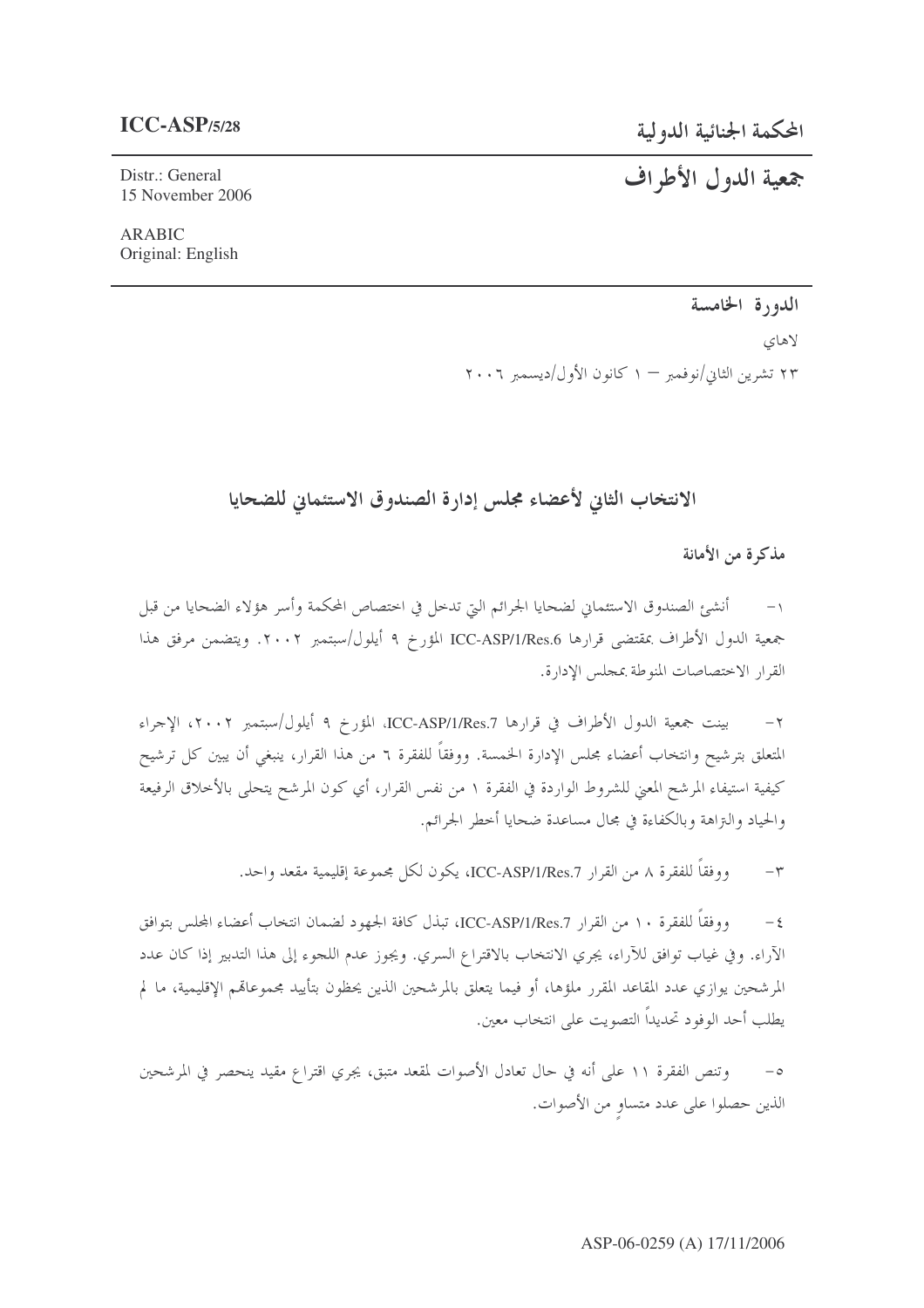وتنص الفقرة ١٢ على أن الشخص المنتخب هو المرشح عن كل مجموعة الذي يحظى بأكبر عدد من  $-\mathcal{I}$ الأصوات وبأغلبية ثلثي الدول الأطراف الحاضرة والمشاركة في التصويت، شريطة وجود أغلبية مطلقة من الدول الأطراف لضمان اكتمال النصاب لإجراء عملية التصويت.

وقرر مكتب جمعية الدول الأطراف، في جلسته الخامسة عشرة المعقودة في ١٦ أيار/مايو ٢٠٠٦، فتح  $-\vee$ فترة لتقديم الترشيحات للانتخاب الثاني لأعضاء مجلس الإدارة، وتبدأ هذه الفترة اعتباراً من ٥ حزيران/يونيه وتستمر لغاية ٢٧ آب/أغسطس ٢٠٠٦. وبانتهاء هذه الفترة، لم تستوف الشروط الدنيا المتعلقة بترشيح أعضاء لمجلس الإدارة. وطبقاً للفقرة ٤ من القرار ICC-ASP/1/Res.5، جرى التمديد في فترة الترشيح أربع مرات لغاية ١٩ تشرين الثابي/نوفمبر ٢٠٠٦.

> وحتى ٢٩ تشرين الأول/أكتوبر ٢٠٠٦، تم تلقى الترشيحات التالي ذكرها''):  $-\lambda$ الدول الإفريقية السید ابدولای باری (بورکینا فاصو) الأسقف دسموند توتو (جنوب افريقيا) الدول الآسيوية – لم ترد أية ترشيحات. دول أوروبا الشرقية السيد فيكتور غومي (ألبانيا) السيد تاديوش مازويسكي (بولندا) مجموعة أمريكا اللاتينية ومنطقة البحر الكاريبي السيد أرثر ن.ر. روبنسون (ترينيداد وتوباغو) الدول الغربية ودول أخرى السيدة سيمون فايل (فرنسا)

ووفقاً للفقرة ٧ من القرار ICC-ASP/1/Res.7، يتضمن مرفق هذه المذكرة المعلومات المتصلة بالمرشحين  $-9$ تصحبها وثائق.

في ٢٩ أيلول/سبتمبر ٢٠٠٦، عمدت حكومة كينيا إلى سحب ترشيح السيدة آموس واكو.  $(1)$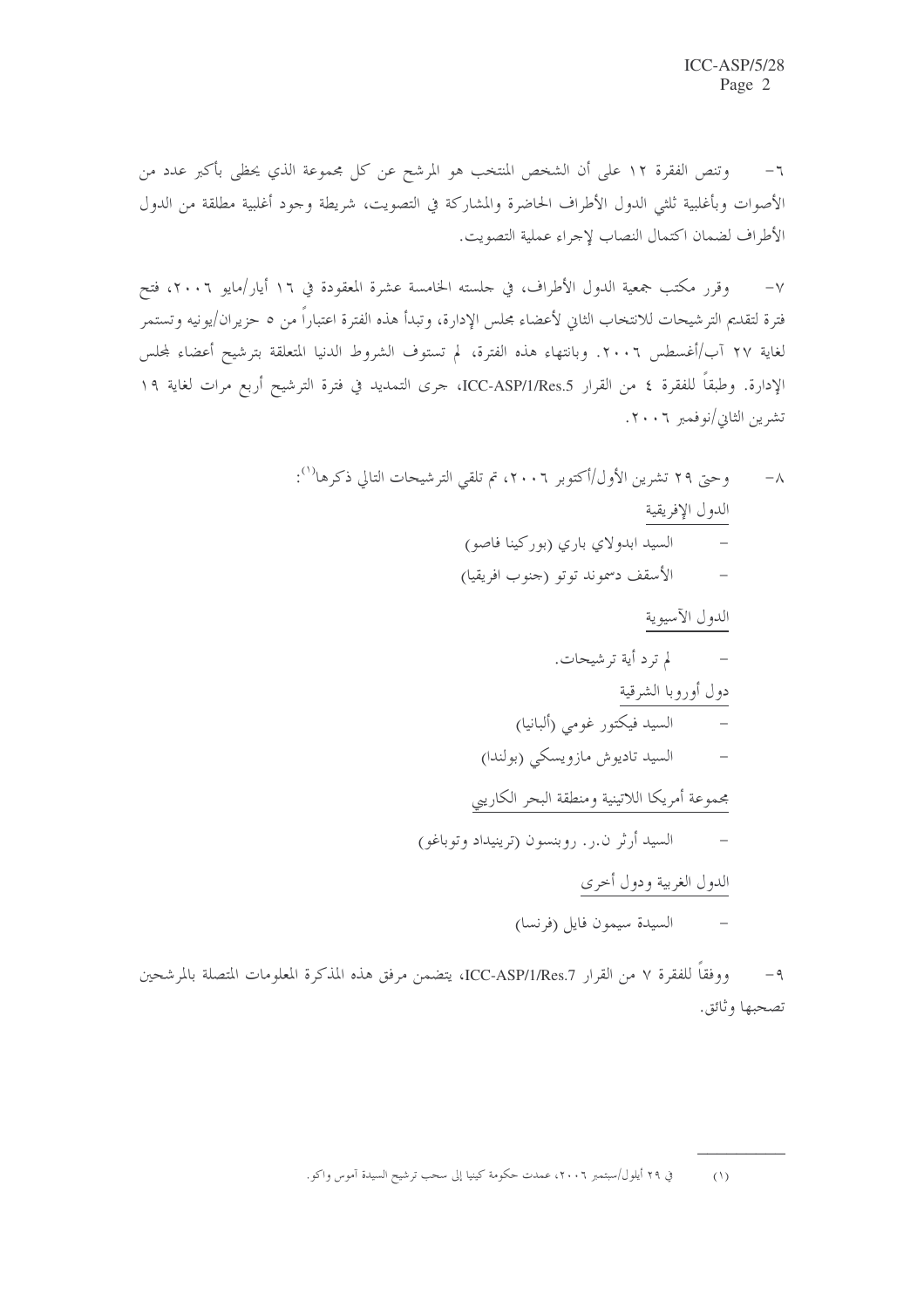## المرفق

ألف – السيد أبدولاي باري (بوركينا فاصو)

مذكرة شفوية مؤرخة ١٧ آب/أغسطس ٢ • ٢٠ وموجهة من البعثة الدائمة لبوركينا فاصو لدى الأمم المتحدة إلى أمانة جمعية الدول الأطراف

[الأصل: بالفرنسية]

تمدى البعثة الدائمة لبوركينا فاصو لدى الأمم المتحدة تحيالها لأمانة جمعية الدول الأطراف في نظام روما الأساسي للمحكمة الجنائية الدولية وتتشرف بإبلاغها أن حكومة بوركينا فاصو قررت تقديم ترشيح السيد أبدولاي باري لانتخاب عضوٍ في مجلس إدارة الصندوق الاستئماني للضحايا التابع للمحكمة. وترد في المرفق طيه السيرة الشخصية للسيد باري.

ببان المؤهلات

الحالة المدنية

اللقب: الاسم:

تاريخ ومكان الولادة: ۱۹۰۵، بان (پاتینغا) بوركينا فاصو الجنسىة: متزوج، أب لأربعة أطفال الحالة المدنية:

الدراسات الجامعية، التدريب والحلقات الدراسية التي حضرها

بار ی أبدو لاي

١٩٦١–١٩٦٩ مدرسة التعليم الابتدائي في بان (ياتنغا): شهادة انتهاء الدروس الابتدائية.

- ١٩٦٩–١٩٧٣ المدرسة الثانوية أنتوان روش، واهيغويا: دبلوم دراسات المرحلة الأولى من التعليم الثانوي.
	- معهد فيليب زنيداكابوري، أواغادوغو: بكالوريا صنف A 4  $\begin{array}{c}\n1 & 9 & 1 \\
	1 & 1 & 1\n\end{array}$
- جامعة بنن في لومي (توغو): درجة البكالوريوس ودرجة الماجستير في القانون، متخصص في  $1911 - 1917$ الد, اسات القضائية.
	- ١٩٨١–١٩٨٣ المدرسة الوطنية للقضاء، باريس (فرنسا: دبلوم بدرجة قاض.
	- الأكاديمية الدولية للقانون الدستوري، تونس (الجمهورية التونسية): مُنح شهادة  $1991$
- حضر العديد من الدورات المهنية والتدريبية التخصصيَّة في كلِّ من أوروبا وافريقيا في مجالات منذ ۱۹۸۳ حقوق الانسان والمخدرات وغسل الأموال والاتجار بالأسلحة، في جملة ميادين أخرى.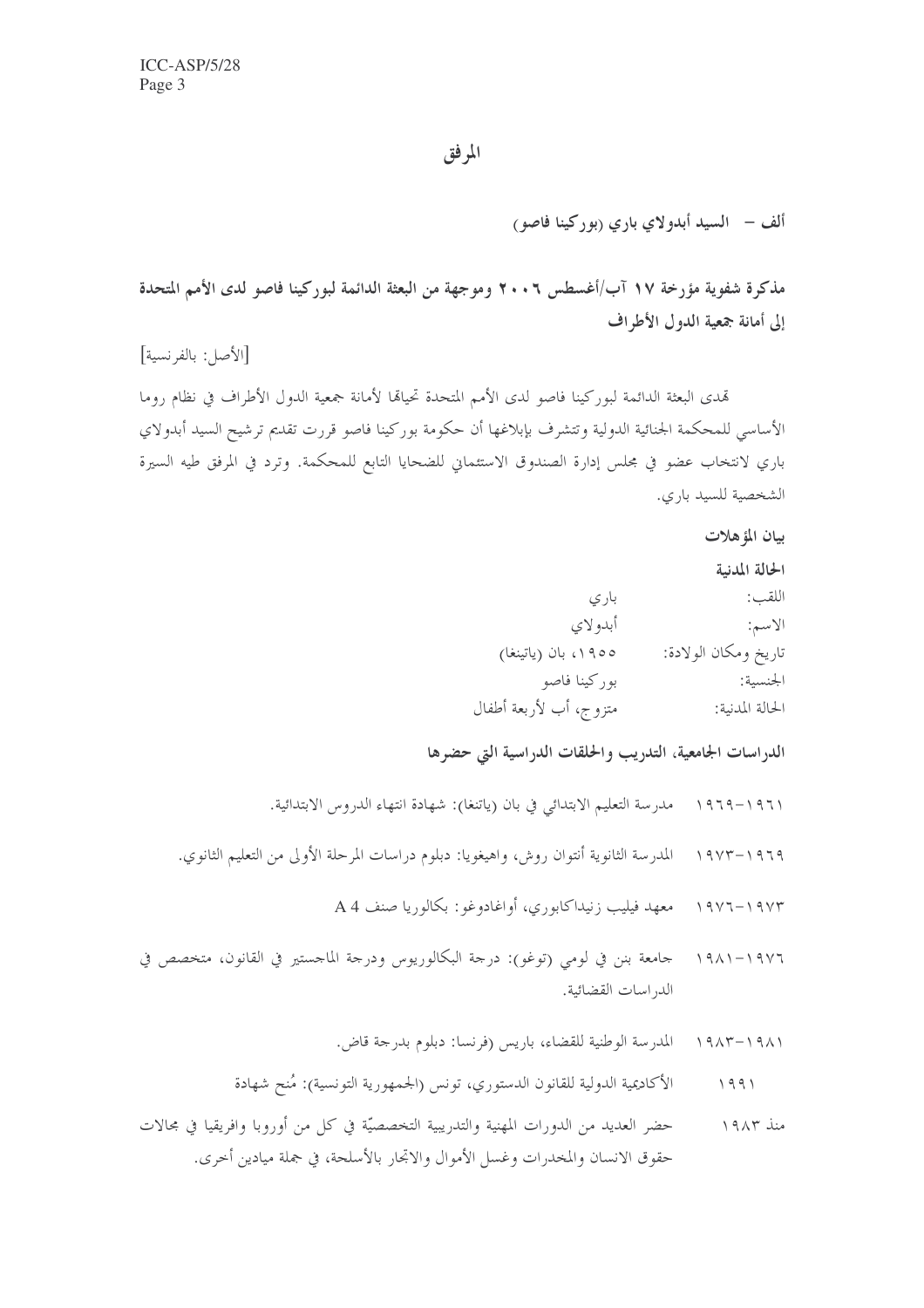#### الخبرة المهنية

- ١٩٨٣ -١٩٨٥ عضو النيابة العامة في المحكمة الابتدائية في ديدوغو .
- ممثل شخصي لمكتب المدعى العام في المحكمة الابتدائية؛ المهام:
- تلقى الشكاوى والاقمامات وبت في الإجراءات الواحب اتخاذها؛
- اتخذ أو أوعز باتخاذ كافة الإجراءات الضرورية للتحقيق في شأن الجرائم وملاحقة مقترفيها؛
- أشرف على أنشطة موظف ووكلاء الشرطة القضائية الداخلة في اختصاص المحكمة الابتدائية؛
	- الاشراف المباشر على الشرطة.
	- ١٩٨٥–١٩٨٦ عضو النيابة في المحكمة الابتدائية بأواغادوغو .
	- هي نفسها المذكورة أعلاه مع اختصاص أعرض نطاقاً. المهام
		- ١٩٨٦–١٩٨٧ أمين عام وزارة العدل.
		- المهام يساعد الوزير في تنفيذ سياسات الوزارة؛
	- يؤمن التنسيق الإداري والفني بين الحكومة والكيانات الخارجية وإدارات الوزارة؛
- يدير العلاقات الفنية بين وزارة العدل والوزارات الأخرى، والأمانة العامة للحكومة ومجلس وزراء والمؤسسات الوطنية الأخرى؛
	- مأذون بالتوقيع على كافة المستندات المتصلة بالعمليات اليومية للوزارة.
		- ١٩٨٧–١٩٨٩ مفوض حكومة معنى بالمحكمة العليا الوطنية.

– يمثل النبابة العامة في المحكمة العلبا؛ المهام

– يقوم، بصفته هذه، بصياغة الاستنتاجات الخطية للعروض الشفوية المقدمة إلى المحكمة في كافة قضابا المرفوعة إلىها

١٩٨٩–١٩٩٢ - أمين عام وزارة العدل.

– هي نفسها المهام عالية الذكر التي اضطلع ها في الفترة من ١٩٨٦ إلى ١٩٨٧. المهام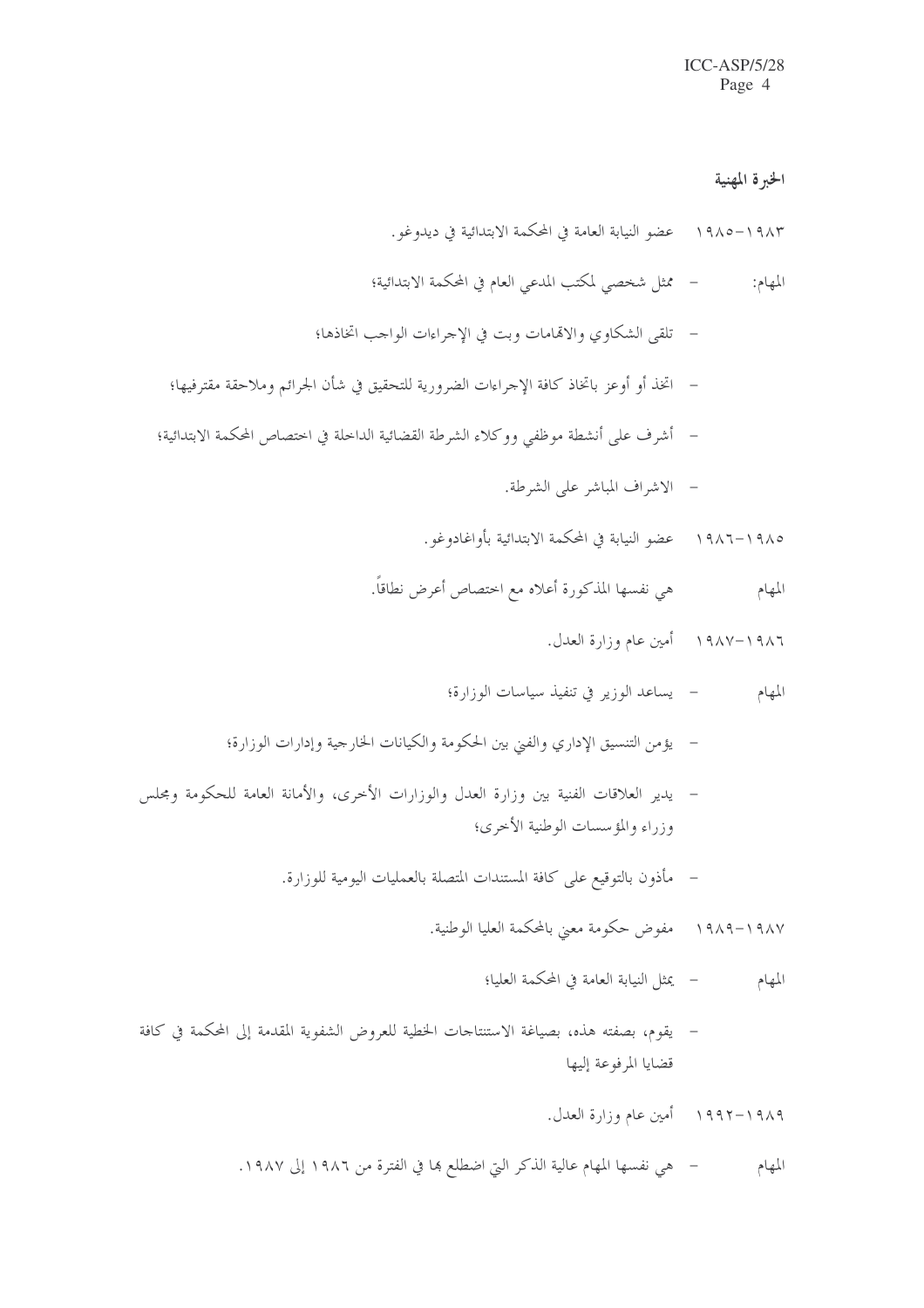- متحدث باسم المدعى العام أمام الدائرة المختصة أو لدى أي جهاز آخر تابع للمحكمة إن كلفه المهام بذلك المدعى العام.
	- ١٩٩٤–١٩٩٥ أمين عام الوزارة للعلاقات مع البرلمان
- بالإضافة إلى المهام التقليدية المنوطة بأمين عام لوزارة (كوزارة العدل على سبيل المثال) تولى المهام مسؤولية خاصة عن العلاقات الفنية للوزارة مع البرلمان.
	- ١٩٩٦–١٩٩٩ مفوض للحكومة معنى بالمحكمة العليا وعضو محكمة العدل العليا في بوركينا فاصو.
- يصوغ الاستنتاجات المتعلقة بالعرض الشفوي في حلقات الاستماع التي تعقدها الدائرة الإدارية المهام التابعة للمحكمة العليا؛
	- يتخذ كافة التدابير اللازمة لتبَّين الحقيقة وفقاً للقانون؛

- مدع عام بمحكمة الاستئناف في أوغادوغو عضو المجلس الأعلى للقضاء.  $1999$
- يمثل شخصياً أو عن طريق مناوبين مكتب المدعى العام بمحكمة الاستئناف ومحكمة الجنايات المهام العليا ويتولى القضاء في محكمة الاستئناف؛
	- يكفل تنفيذ قانون العقوبات في كافة أنحاء الإقليم الوطني؛
	- يتخذ أو يوعز باتخاذ كافة التدابير اللازمة لملاحقة مرتكبي الجرائم؛
		- يتابع أنشطة ممثلي النيابة الخاضعين لسلطته؛
	- يشرف على أنشطة موظفى ووكلاء الشرطة الجنائية ضمن اختصاص محكمة الاستئناف.
		- ١٩٩٩–٢٠٠٥ مفوض الحكومة المعنى بالمحكمة العسكرية في أواغادوغو .
		- المهام الاضطلاع عمهام مكتب المدعى العام للمحكمة العسكرية؛
		- يتخذ أو يوعز باتخاذ كافة الإجراءات الضرورية لمحاكمة الجرائم التي تنظر فيها المحكمة العسكرية.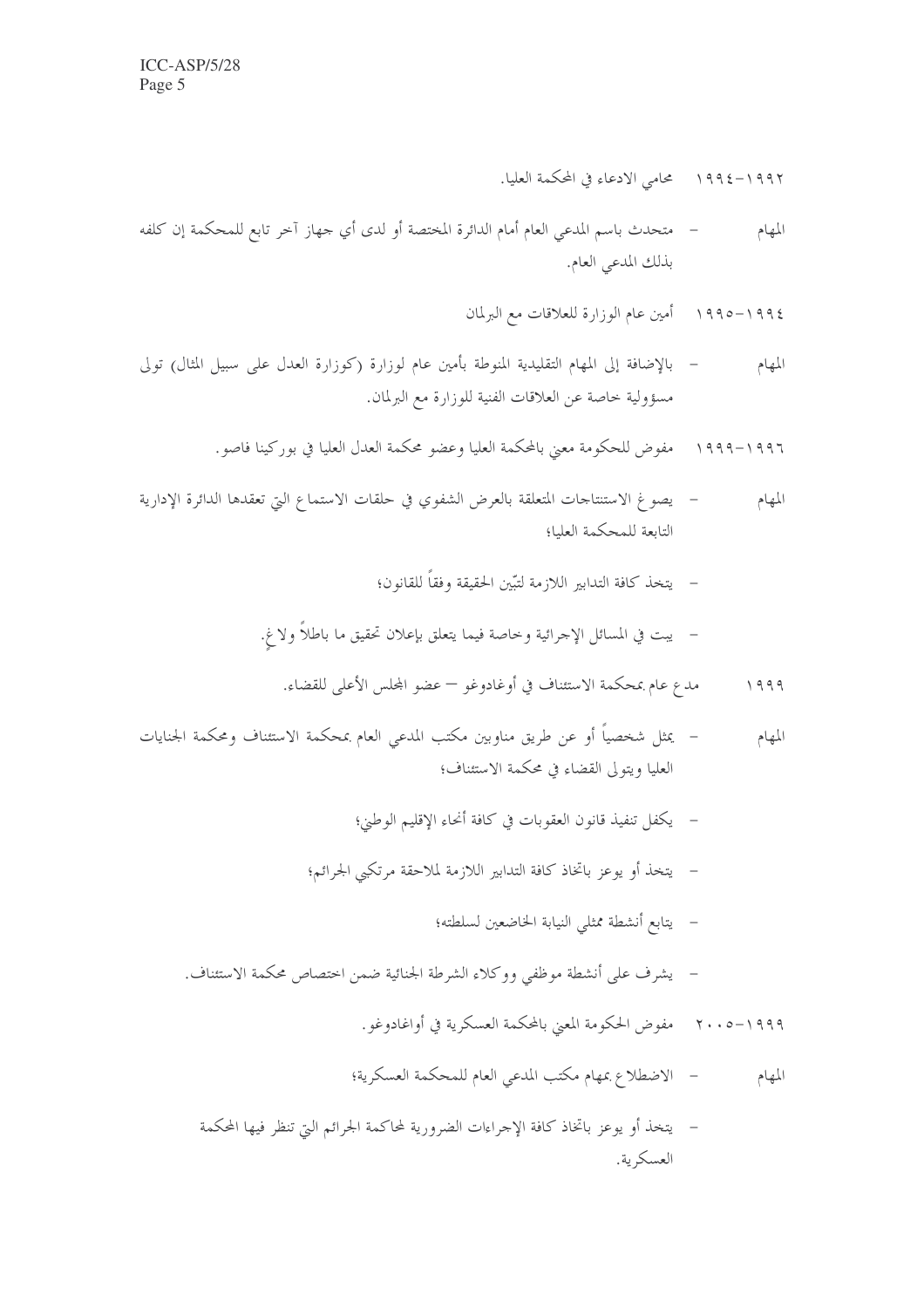الخبرة في مجال التدريس

- ١٩٨٧–١٩٩٧ محاضر غير متفر غ في ا لإجراءات الجنائية بكلية الحقوق التابعة لجامعة أواغادوغو وبمدرسة الشرطة الوطنية في أواغادوغو.
- ١٩٩٧–٢٠٠٤ مخاضر غير متفر غ في القانون الجنائي والإحراءات الجنائية بالمدرسة الوطنية للإدارة ودائرة القضاء في أواغادوغو والمدرسة الوطنية للصحة العامة في أواغادوغو.

اللغات

الفرنسية

- كتابة حدا
- قراءة حيد جدا

تحدثاً جيد جدا

الانجليزية

متوسط كتابة فوق المتوسط قراءة تحدثاً متوسط

الإسبانية

- إلمام بالأساسيات كتابة قراءة إلمام بالأساسيات
- إلمام بالأساسيات تحدثاً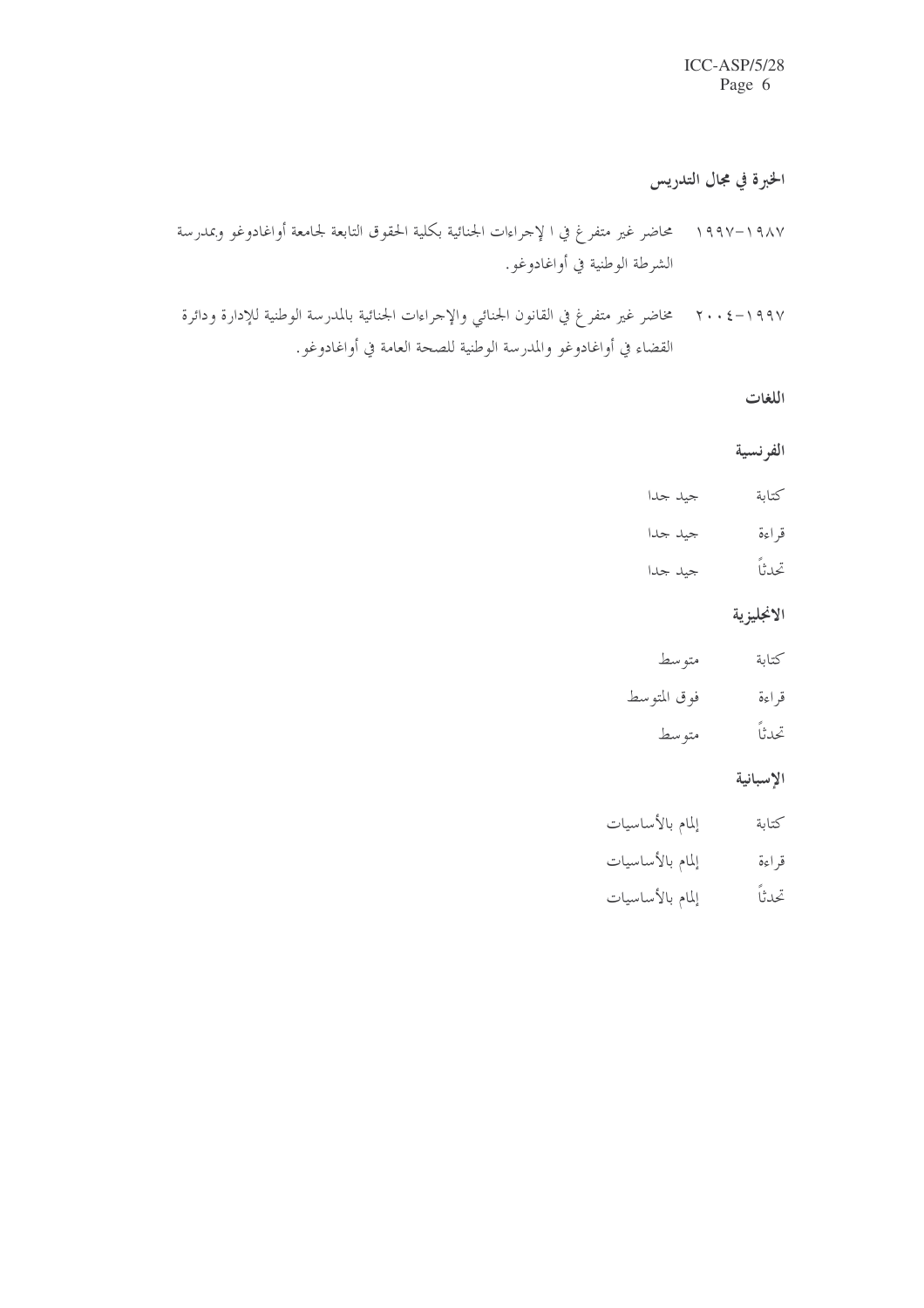باء — السيد فيكتور غومي (ألبانيا)

مذكرة شفوية مؤرخة ٢٢ آب/أغسطس ٢٠٠٦ وموجهة من وزير العدل في ألبانيا إلى أمانة جمعية الدول الأطراف

[الأصل: بالإنجليزية]

تمدي وزارة العدل بجمهورية ألبانيا تحيالها إلى أمانة جمعية الدول الأطراف. وفيما يتعلق بقرار مكتب جمعية الدول الأطراف، الذي اتخذه في ١٦ أيار/مايو ٢٠٠٦ بشأن انتخاب أعضاء في مجلس إدارة الصندوق الاستئماني للضحايا، تتشرف جمهورية ألبانيا بأن تكون جزءاً في هذا المحلس المهم، وتحدوها القناعة التامة بأن هذا الصندوق يتيح النهج الأفضل والأحدى نفعاً لضحايا الحرائم وأسرهم.

وترشح وزارة العدل في جمهورية ألبانيا السيد فيكتور غومي، المدير العام لشؤون التدوين والتقنين في وزارة العدل بجمهورية ألبانيا بوصفه مرشحاً يستوفي كافة الشروط الضرورية باعتبار أنه شخص يتحلى بالأخلاق الرفعية والحياد والتراهة ونحن نعتقد اعتقاداً حازماً بأنه يتمتع بالكفاءة اللازمة لمساعدة ضحايا أخطر الجرائم وترفق طي هذه المذكرة السيرة الشخصية للسيد غومي.

بيان المؤهلات

الخبرة المهنية

- رئيس الإدارة العامة لشؤون التدوين والتقنين في وزارة العدل ٢٠٠٦-حتى الآن
	- رئيس القسم القانوني في البرلمان الألباني  $Y \cdot Y - T - Y \cdot Y$ 
		- مستشار قانوني في البرلمان الألباني  $Y \cdot \cdot \cdot - 1999$
- أمين الوفد البرلماني الألباني إلى منظمة الأمن والتعاون في أوروبا الجمعية البرلمانية  $Y \cdot \cdot \cdot - 1999$ 
	- محاضر في مجال الصياغة التشريعية بكلية الحقوق التابعة لجامعة تيرانا ١٩٩٩-حتى الآن
		- عضو لجنة مركز المنشورات الرسمية.  $Y \cdot Y - 1999$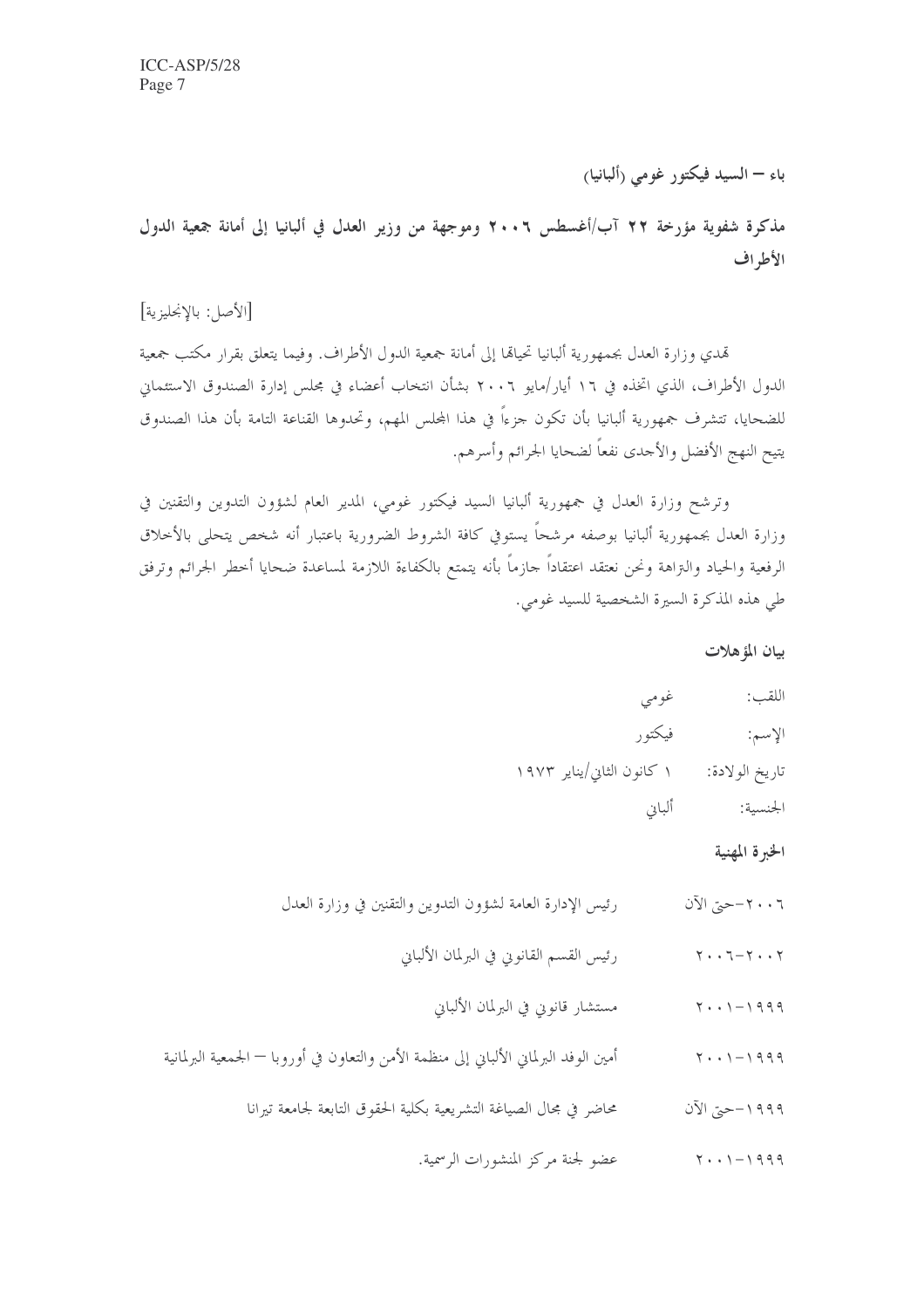#### المؤهلات

أطروحة بشأن "رفع الدعاوي في مجال حقوق الانسان في الدولة الألبانية ١٩١٢–١٩٩٦"  $1997$ (بامتياز ).

٢٠٠٦-١٩٧٩ - شارك في مؤتمرات وحلقات دراسية واجتماعات مختلفة نظمها مجلس أوروبا، منظمة الأمن والتعاون في أوروبا، منظمة حلف شمال الأطلسي.

#### المنشورات

. Investigatig Committees in the Albanian Parliament, 1990-2000 نشر في مجلة العدل.

.Interpellations and questions- an important side of parliamentary control نشر في مجلة الحقوق البرلمانية والسياسات القانونية.

, Human Right and the Albanian State in 1912 نشر في مجلة حقوق الانسان.

,Guide in the Albanian Parliament نشر بالتعاون مع المعهد الجمهوري الدولي.

محاضرات في مجال الصياغة التشريعية لطلاب السنة الثالثة بكلية الحقوق.

"عملية وضع القوانين في جمهورية ألبانيا" — مقرر الندوة المعقودة في مدينة أثينا عام ٢٠٠١ والتي نظمتها مؤسسة كاكوس.

International remedies for protection of human rights, ورقة نشرت في الملحق الطلابي لمجلة قانون حقوق الانسان – المملكة المتحدة

"مؤسسات حقوق الإنسان الوطنية" — محاضرة ألقيت في الحلقة الدراسية بشأن حقوق الإنسان التي نظمتها في شهر أيار/مايو ٢٠٠٤ منظمة الدفاع عن الشعوب ومفوضية الأمم المتحدة لحقوق الإنسان.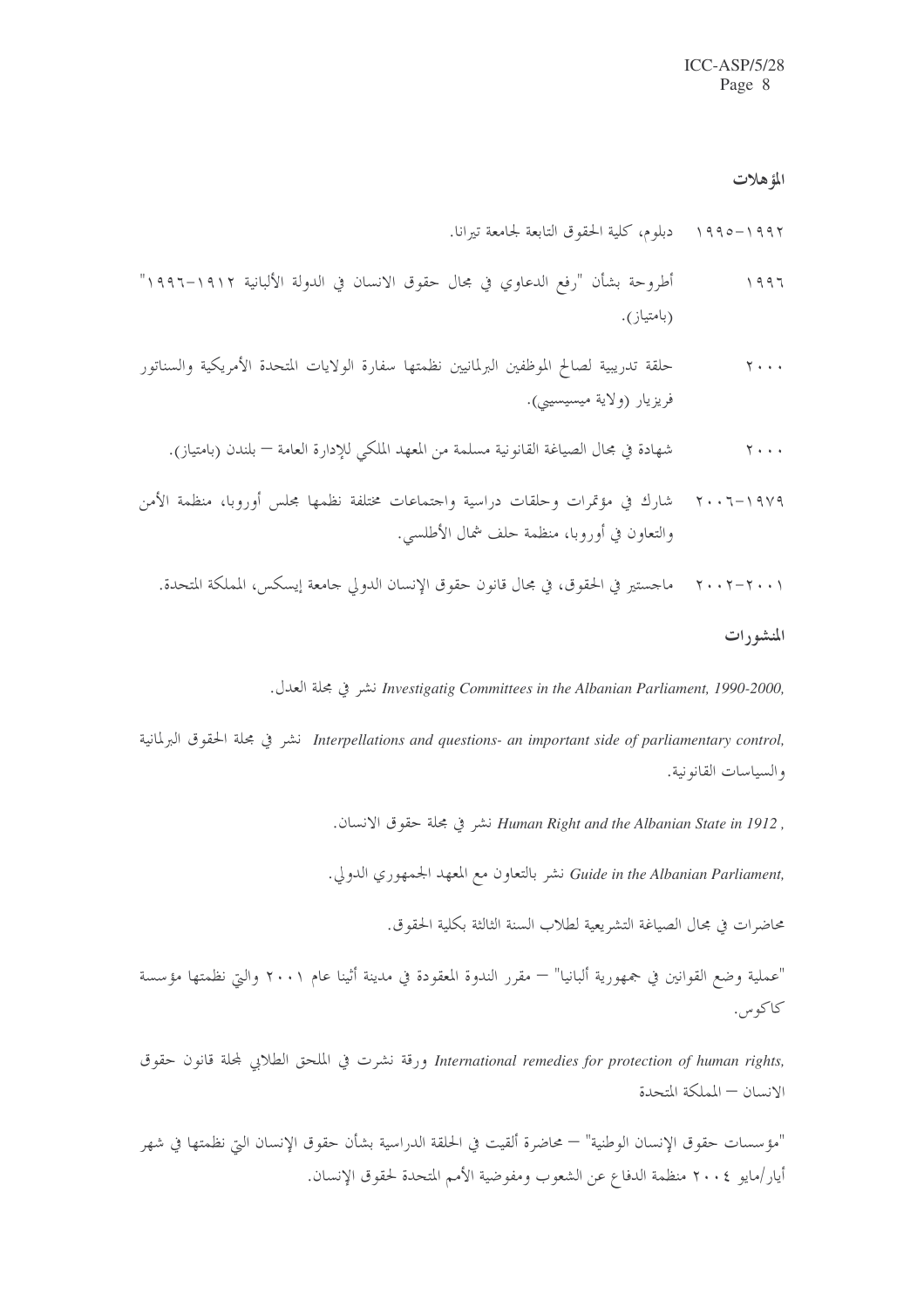the Legal Quarterly "Tribuna ورقة نشرت في Article 11 of the European Convention on Human Right, Juridike".

.۲۰۰۳ DCAF ورقة نشرت في كتاب The Parliament and the security sector,

Training of Electoral Tribunal, بعد أيار/مايو ٢٠٠٥ ومؤلف مشارك في The Handbook for judge on electoral legislation, 2005.

خبرة إضافية

- حبير تابع لمنظمة الأمن والتعاون في أوروبا في محال قانون الملكية؛  $\equiv$
- حبير تابع لمنظمة الأمن والتعاون في مجال القانون الانتخابي وعضو في فريق الخبراء التقنيين؛  $\equiv$ 
	- مراقب للانتخابات لمدة قصيرة الأحل تابع لمنظمة الأمن والتعاون في أوروبا؛
		- رئيس فريق الخبراء التقنيين المعنيين بصياغة نظام داحلي جديد.  $\overline{a}$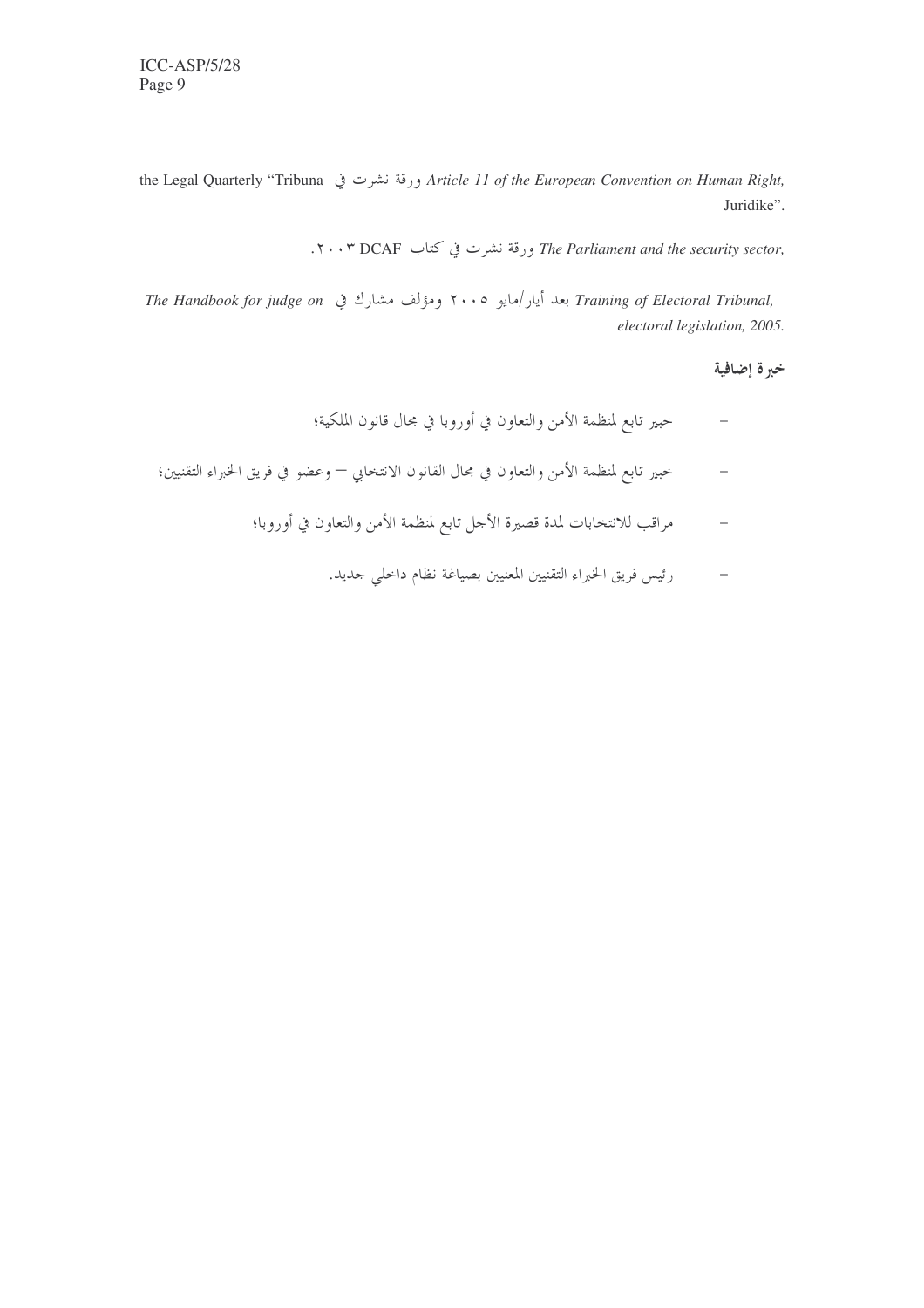جيم – السيد تاديوش مازويسكي (بولندا)

مذكرة شفهِ ية مؤرخة ٢٥ آب/أغسطس وموجهة من سفارة بولندا لدى هولندا إلى أمانة جمعية الدول الأطراف

[الأصل: بالإنحليزية]

تمدي سفارة جمهورية بولندا تحيالها إلى أمانة جمعية الدول الأطراف في نظام روما الأساسي للمحكمة الجنائية الدولية وتتشرف، بالإشارة إلى مذكرة الأمانة رقم ICC-ASP5/S/10 المؤرخة ٥ حزيران/يونيه ٢٠٠٦، بإبلاغها بأن جمهورية بولندا قد عينت السيد تاديوش مازويسكي مرشحاً لإعادة انتخاب عضو في مجلس إدارة الصندوق الاستئماني للضحايا أثناء الانتخابات التي ستجري في غضون الدورة الخامسة لجمعية الدول الأطراف.

والسيد تاديوش مازويسكي من الرعايا البولنديين وهو شخص يتحلى بالأخلاق الرفيعة وبالحياد والتزاهة ويتمتع بالكفاءة التي تؤهله لمساعدة ضحايا أخطر الجرائم، كما هو مطلوب في الفقرة ٣ من مرفق قرار جمعية الدول الأطراف ICC-ASP/1/Res.6، المؤرخ ٩ أيلول/سبتمبر ٢٠٠٢، بشأن إنشاء صندوق لصالح ضحايا الجرائم الداخلة في اختصاص المحكمة وأسر هؤلاء الضحايا. وقد كان واحداً من المؤسسين التاريخيين لحركة "سوليدارنوسك" التي كانت عاملاً في إحداث تغييرات سياسية أساسية في بولندا وفي المنطقة جعلت من الممكن تفكيك "الستار الحديدي" عبر أوروبا. وقد تقلد السيد مازويسكي، في حياته العملية السياسية، العديد من المناصب المرموقة في البرلمان البولندي وعين أول رئيس لوزراء بولندا في العهد الديمقراطي الجديد. وعلى الساحة الدولية، شغل السيد مازويسكي أثناء الحروب اليوغوسلافية مقررًا حاصاً للحنة حقوق الانسان التابعة للأمم المتحدة المعنية بحالة حقوق الانسان في اقليم يوغوسلافيا السابقة. وهو يعمل، منذ عام ٢٠٠٣، عضواً في مجلس إدارة الصندوق الاستئماني الحالي للضحايا. ومن شأن الخبرة الواسعة والمؤهلات الرفيعة التي يتمتع بما السيد مازويسكي فضلاً عن التزامه الكامل بالرسالة المنوطة بالصندوق الاستئماني أن تسهم مساهمة كبيرة في العمل الكفء والناجح لمحلس الإدارة الجديد.

وترفق بمذه المذكرة السيرة الشخصية للسبد مازويسكي.

بيان المؤهلات

تفاصيل عن الهويّة

تاديوش مازويسكي الاسم: ۱۸ نیسان/ابریل ۱۹۲۷ فی بولوك، بولندا مولود في: بو لندي الجنسية:

التعليم

جامعة وإرسو، كلية الحقوق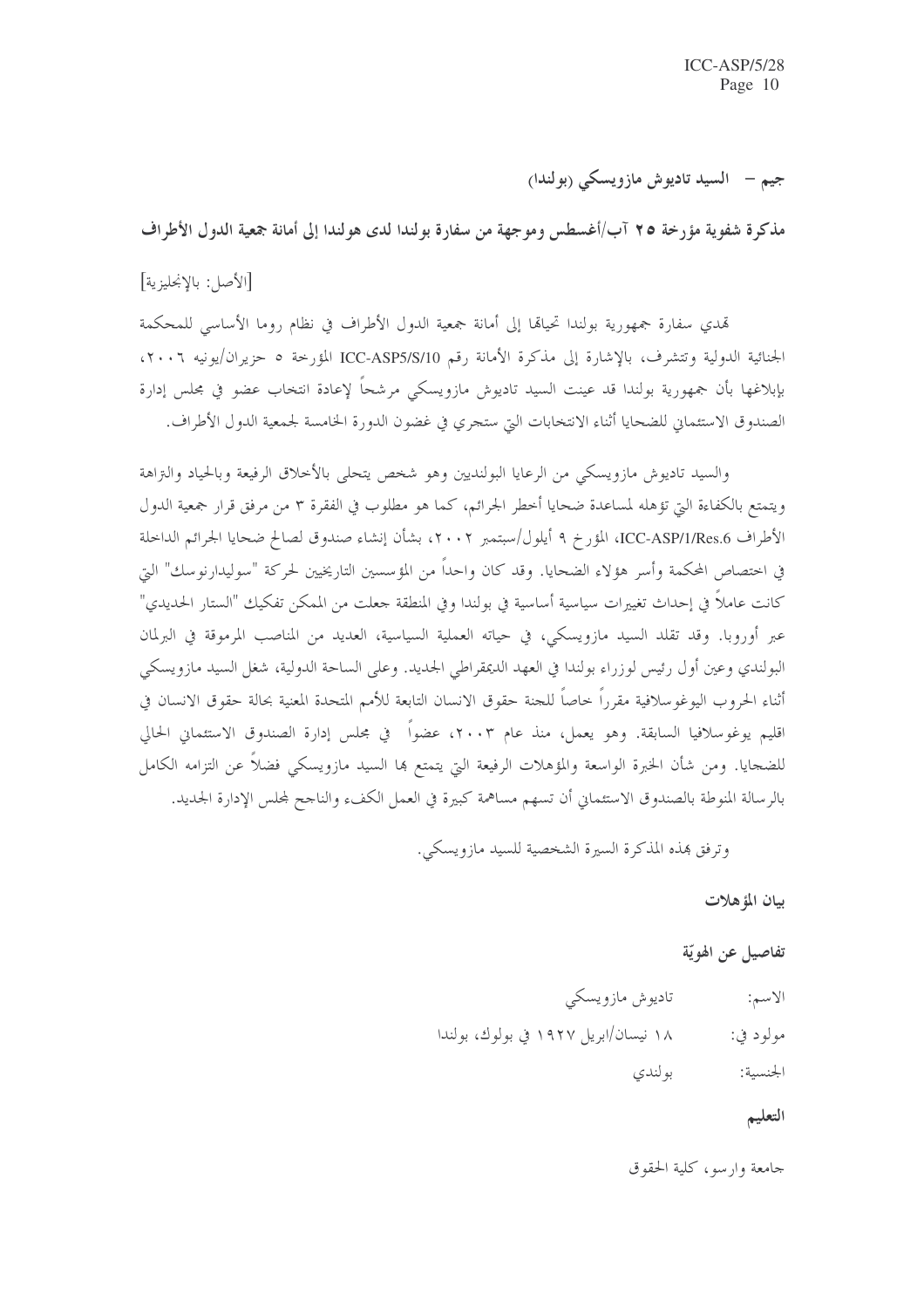الحياة المهنية السياسية

- ٢٠٠١–٢٠٠١ عضو في البرلمان الأوروبي، وعضو في اللجنة الدستورية البرلمانية ولجنة الدفاع فضلاً عن أنه رئيس اللجنة البرلمانية المشتركة بين الاتحاد الأوروبي وبولندا
	- ۱۹۸۹–۱۹۹۱ \_ أول رئيس وزراء غير شيوعي لجمهورية بولندا.
	- أحد قادة المعارضة الديمقراطية لمحادثات المائدة المستديرة مع السلطات الشيوعية البولندية.  $1919$

- رئيس لجنة الخيراء، وهي مجموعة من المستشارين لدى حركة "سوليدارنوسك" وقائدها ليخ  $191.$ فاليسا.
- ١٩٦١–١٩٧١ عضو البرلمان البولندي، ممثلاً عن دوائر (الحركة الديمقراطية المسيحية "زناك"). واحتج بصفته هذه، على اضطهاد الحركة الطلابية في عام ١٩٦٨ وناهض الحملة المعادية للسامية التي أطلقها النظام الشيوعي. طالب بفتح تحقيق تحريه لجنة برلمانية حاصة في المحازر التي حدثت في شهر كانون الأول/ديسمبر ١٩٧٠ في المدن الساحلية لبولندا.

### المهام الدولية

- ٢٠٠٣ حيِّ الآن مصحِّ بحلس إدارة الصندوق الاستئماني للضحايا التابع للمحكمة الجنائية الدولية
- ١٩٩٢–١٩٩٥ مقرر خاص للجنة الأمم المتحدة لحقوق الإنسان معنى بحالة حقوق الإنسان في إقليم يوغوسلافيا السابقة؛ وفي عام ١٩٩٥، وفي أعقاب مجزرة سيريبرينيتشا استقال من منصبه هذا احتجاجا على وقوف المحتمع الدولي متفرجاً.

## خبرات أخرى

- ١٩٩١= إلى الآن رئيس مجلس مؤسسة روبير شومان البولندية.
- رئيس تحرير الجريدة الأسبوعية "Tygodnik Solidarnosé"  $1911$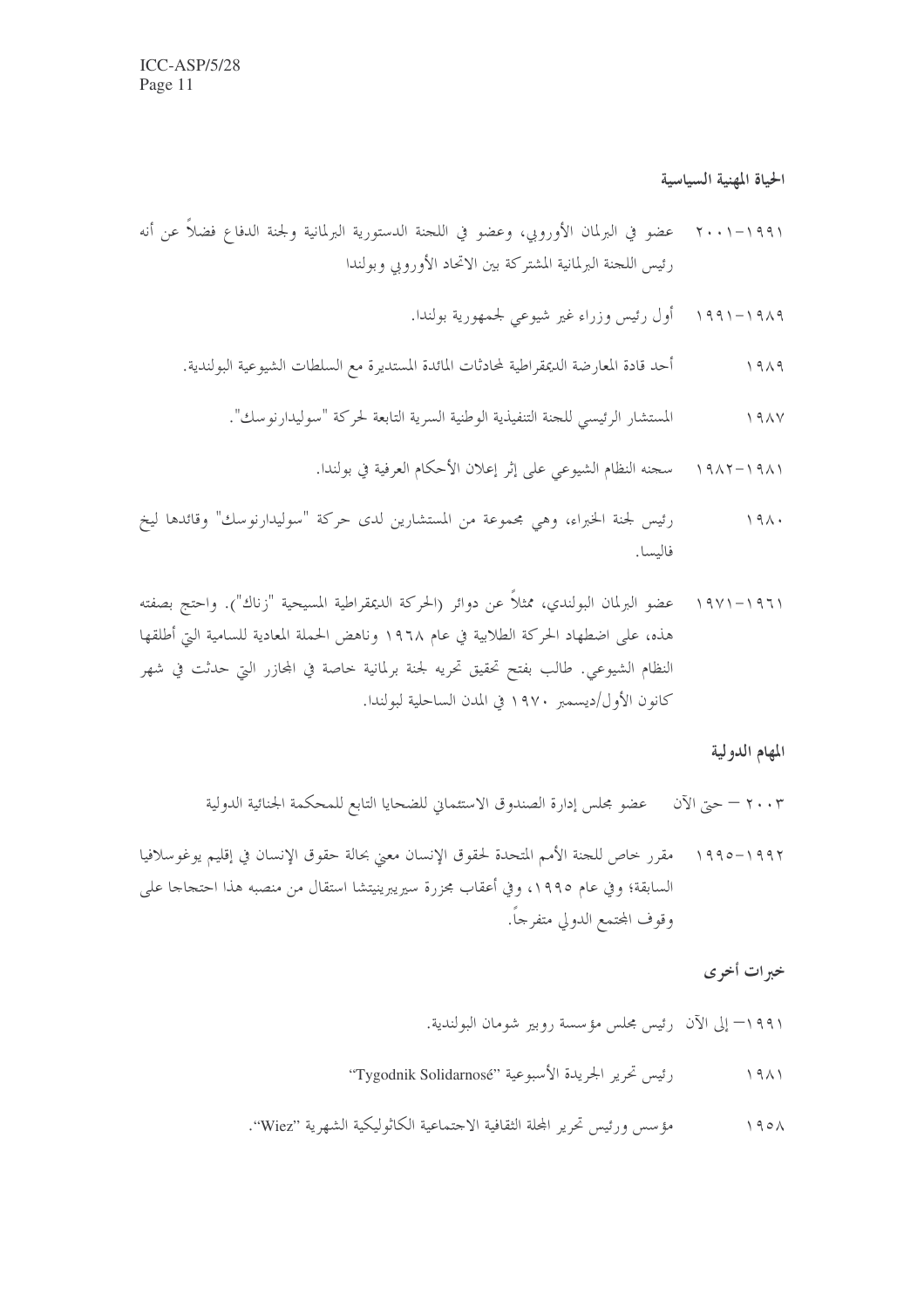الألقاب والأوسمة

- <mark>درجات فخر*ية* من: جامعة لوفن (١٩٩٠)؛ جامعة جنوه (١٩٩١)؛ جامعة غيسان (١٩٩٣)؛ جامعة بواتييه</mark> (١٩٩٤)؛ جامعة أكسيتر (١٩٩٨)؛ وجامعة وارسو (٢٠٠٣).
- جائزة الحرية التي يسندها المؤتمر اليهودي الأمريكي (١٩٩٠)؛ وحائزة حورجيو لابيرا للسلام الجو ائز : والثقافة (١٩٩١)؛ وحائزة بريمو نابولي (١٩٩٢)؛ والجائزة الألمانية البولندية للمكافأة على النهوض بالعلاقات البولندية الألمانية (١٩٩٤)؛ حائزة سانت أدلبرت (١٩٩٥)؛ وحائزة سريبرينيتشا لعام ١٩٩٥ (٢٠٠٥).
- وسام الصقر الأبيض البولندي (١٩٩٥)؛ شعار النسب البوسني (١٩٩٦)؛ وســام Légion الأوسمة: d'honneur الفرنسي (١٩٩٧)؛ ووسام الاستحقاق الهنغاري (١٩٩٨).
- كتب العديد من المقالات بالإضافة إلى أربعة كتب هي: Crossroads and Values, Return to المنشورات: the Simplest Questions, and The Other Face of Euro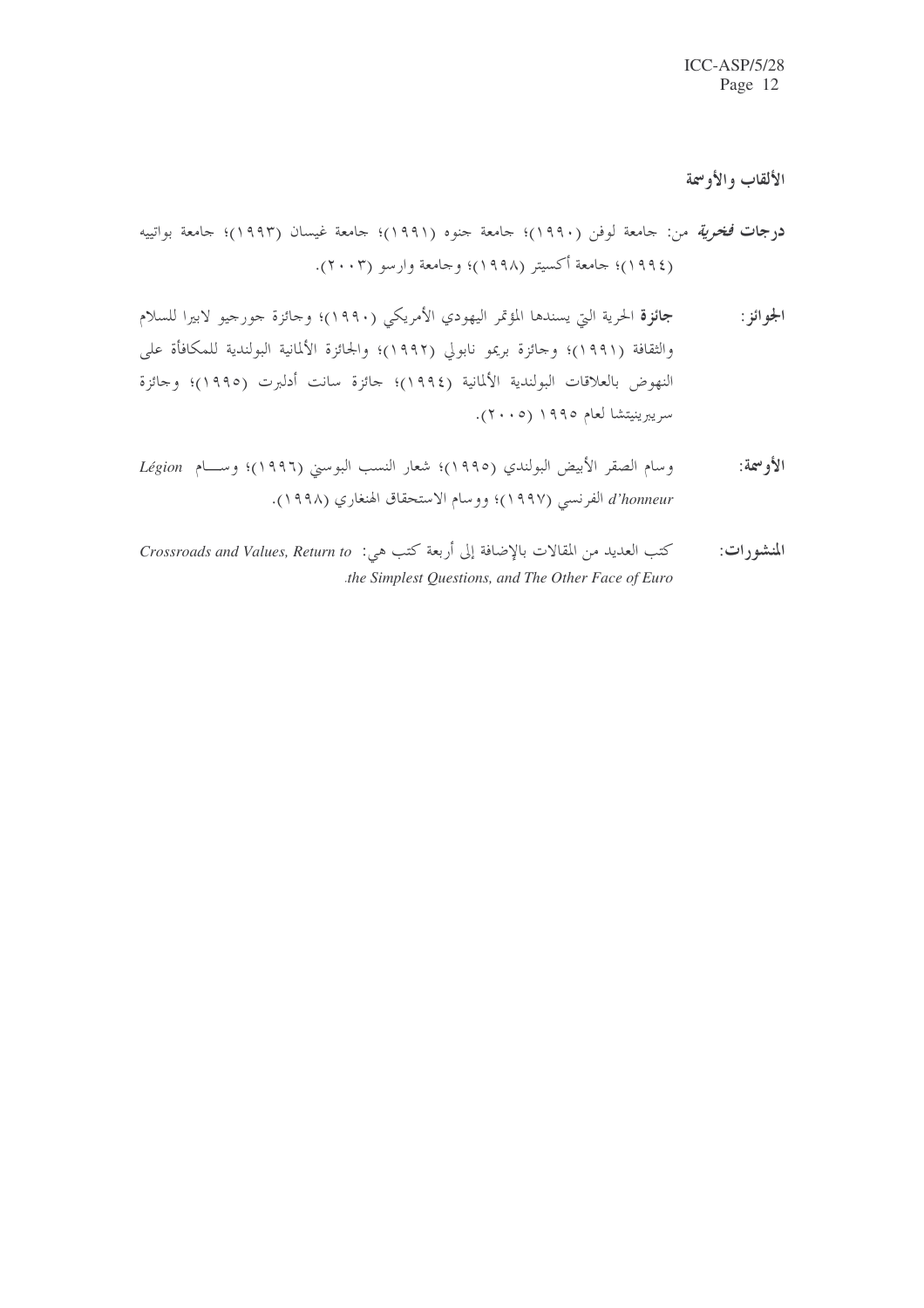دال— السيد آرثر ن. ۱ . روبنسون (ترينيداد وتوباغو)

مذكرة شفوية مؤرخة ١٩ قوز/يوليه ٢٠٠٦ وموجهة من البعثة الدائمة لترينيداد وتوباغو لدى الأمم المتحدة إلى أمانة جمعية الدول الأطراف

[الأصل: بالانكليزية]

تمدى البعثة الدائمة لجمهورية ترينيداد وتوباغو لدى الأمم المتحدة تحيالها إلى أمانة جمعية الدول الأطراف في نظام روما الأساسي للمحكمة الجنائية الدولية وتتشرف بالإشارة إلى مذكرة الأمانة الشفوية ICC-ASP/5/S/10 المؤرخة ٥ حزيران/يونيه ٢٠٠٦ التي تتضمن القرار الصادر من مكتب جمعية الدول الأطراف بفتح باب الترشيح للعضوية في مجلس إدارة الصندوق الاستئماني للضحايا في الانتخابات التي ستجرى أثناء الدورة الخامسة للجمعية.

وفي هذا الصدد، تتشرف البعثة الدائمة بإبلاغ أمانة جمعية الدول الأطراف بأن حكومة جمهورية ترينيداد وتوباغو قررت ترشيح السيد آرثر ن. ر. روبنسون، الرئيس السابق لجمهورية ترينيداد وتوباغو ورئيس الوزراء السابق، للإنتخاب مرة أحرى بمجلس إدارة الصندوق الاستئماني للضحايا في المقعد المخصص لمحموعة دول أمريكا اللاتينية ومنطقة الكاريبي. ومرفق طيه السيرة الذاتية للسيد آرثر ن. ر. روبنسون.

وقد تذكر الأمانة أنه سبق أن انتخب مكتب جمعية الدول الأطراف السيد روبنسون عضوا في مجلس إدارة الصندوق الاستئماني للضحايا في ١٦ أيار/مايو ٢٠٠٦ لاستكمال الجزء الباقي من عضوية الدكتور أو سكار أرياس سانشيز من كوستاريكا بالمجلس بعد استقالته من منصبه.

وتؤكد حكومة جمهورية ترينيداد وتوباغو اقتناعها الشديد بأن السيد روبنسون سيكون في حالة إعادة انتخابه في وضع أفضل للإسهام بصورة فعالة في أعمال المحلس الرامية إلى تعويض ضحايا الجرائم الواقعة ضمن اختصاص المحكمة لما لديه من مؤهلات عالية وما يتمتع به من خبرة واسعة ومتنوعة بالإضافة إلى مكانته الدولية.

وقد تذكر الأمانة أيضا أن السيد , وبنسون، بصفته من دعاة إنشاء المحكمة الجنائية الدولية، هو الذي قام في كانون الأول/ديسمبر ١٩٨٩، بينما كان رئيسا للوزراء في ترينيداد وتوباغو، بإثارة موضوع الحاجة إلى إنشاء مثل هذه المحكمة مجدداً أمام الجمعية العامة للأمم المتحدة. وتشهد الحكومات والمنظمات غير الحكومية على حـــد ســــواء بما يقوم به السيد روبنسون من أعمال للدفاع عن المحكمة الجنائية الدولية وسيادة القانون الدولي.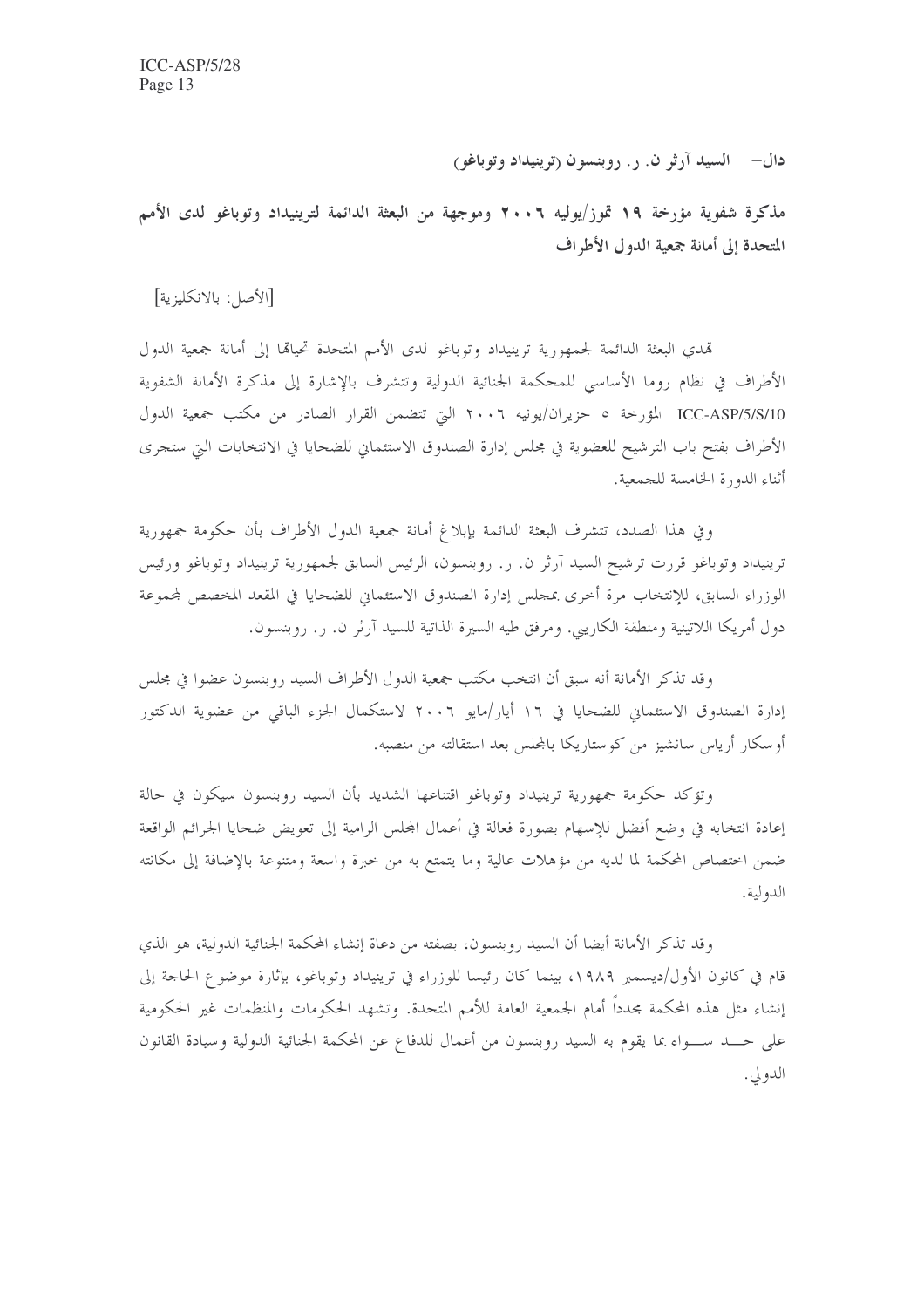وتعتقد حكومة جمهورية ترينيداد وتوباغو اعتقادا راسخا أن هذا المواطن الموقر من مواطني ترينيداد وتوباغو يستوفى تماما المعايير المطلوبة للترشيح والانتخاب في مجلس إدارة الصندوق الاستئماني للضحايا على النحو الوارد في الفقرة ١ من القرار ICC-ASP/1/Res.7 التي تنص على أنه "ينبغي أن يتحلى المرشحون بالأخلاق الرفيعة والحياد والنزاهة وبالكفاءة في مجال حماية ضحايا الجرائم الخطيرة".

بيان المؤهلات

البيانات الشخصية

السيد (آرثر نابليون) رايموند روبنسون، الرئيس السابق لجمهورية ترينيداد وتوباغو، من مواليد ١٦ كانون الأول/ديسمبر ١٩٢٦، وابن المرحوم السيد جيمس ألكسندر أندرو روبنسون، ناظر مدرسة، والسيدة إيميلي إيزابيلا روبنسون. وهو متزوج منذ عام ١٩٦١ بالسيدة باتريشيا راولتر ولهما ولد واحد وبنت واحدة.

### التعليم

مدرسة الأساقفة الثانوية، توباغو؛ كلية القديس جون، أكسفورد (الزمالة مع مرتبة الشرف، ١٩٨٨)؛ بكالوريوس في العلوم القانونية (لندن)؛ ماجستير (الفلسفة والسياسة والاقتصاد)، أو كسون.

#### الحياة الوظيفية

محامي تحت التمرين، إينر تمبل، ١٩٥٥؛ محامي ممارس، ترينيداد وتوباغو، ١٩٥٧–١٩٦١؛ أمين صندوق الحركة الوطنية الشعبية (الحزب الحاكم)، ١٩٥٦؛ عضو البرلمان الاتحادي، ١٩٥٨؛ عضو مجلس النواب عن توباغو الشرقية، ١٩٦١–١٩٧١ و ١٩٧٦- ١٩٨٠؛ وزير مالية ترينيداد وتوباغو، ١٩٦١–١٩٦٦؛ وزير خارجية ترينيداد وتوباغو ١٩٦٧-١٩٧٠؛ رئيس مؤتمر العمل الديمقراطي، ١٩٧١– ١٩٨٦؛ رئيس الجمعية الوطنية، توباغو، ١٩٨٠–١٩٨٦؛ رئيس الاتحاد الوطني للتعمير، ١٩٨٦–١٩٩٢؛ رئيس وزراء ترينيداد وتوباغو، ١٩٨٦–١٩٩١؛ وزير فوق العادة والوزير المعني بشؤون توباغو، ١٩٩٥–١٩٩٧؛ رئيس جمهورية ترينيداد وتوباغو، ١٩٩٧-٢٠٠٣.

#### العضوية

اللجنة القانونية للمتأخرات المؤجلة للولايات المتحدة بموجب اتفاق عام ١٩٤١، ١٩٥٩؛ وكالة التنمية الصناعية، ١٩٦٠؛ مجلس جامعة جزر الهند الغربية، ١٩٦٠– ١٩٦٢؛ مدير المؤسسة المعنية بإنشاء محكمة جنائية دولية، ١٩٧٢– ١٩٨٧؛ فريق الخبراء التابع للأمم المتحدة والمعنى بالجريمة وإساءة استعمال السلطة، ١٩٧٩؛ المجلس الإستشاري لمؤسسة السلام في العصر النووي، ١٩٩٤–١٩٩٦؛ الرئيس والعضو التنفيذي للبرلمانيين من أجل عمل عالمي، ١٩٩٣ – ١٩٩٥.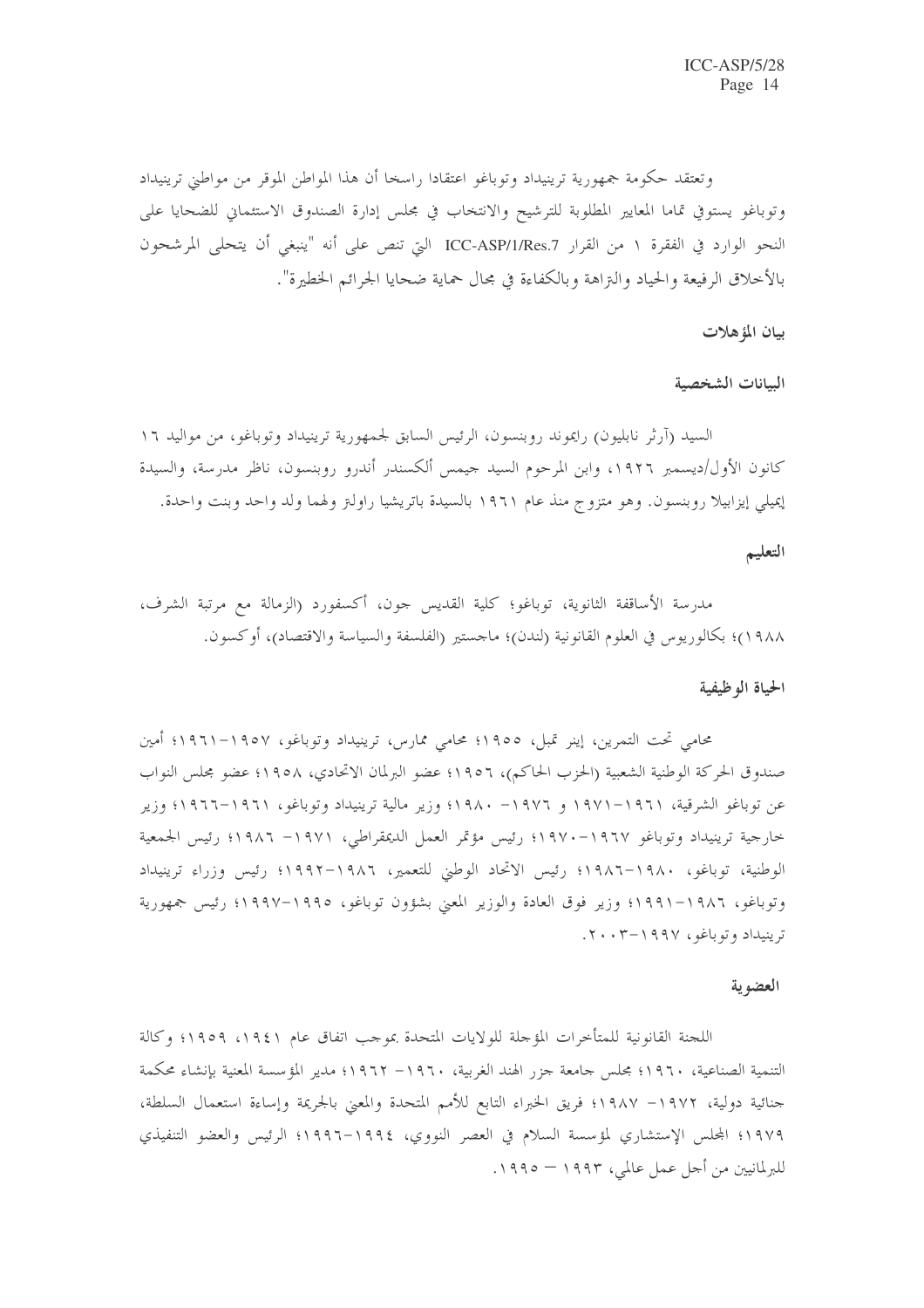الجو ائز

جائزة الامتياز في القانون الجنائبي الدولي، مؤسسة القانون الجنائبي الدولي، ١٩٩٧؛ جائزة الامتياز في التنمية البشرية، المؤتمـــر الدولي لحقوق الإنسان والقانــــون الإنساني، الأمم المتحــــدة، ١٩٨٣؛ جائزة فريمان التقديرية، مدينة ثاوزند أوكس، كاليفورنيا، ١٩٨٧؛ حائزة الامتياز للخدمات، الجامعة اللوثرية بكاليفورنيا، ١٩٨٧؛ جائزة فريمان، لوس أنغيليس، ١٩٨٨؛ الوشاح الأكبر للتحرير (فترويلا)، ١٩٩٠؛ جائزة الرئيس أولوكون إغبارو أوف أيفي (نيجيريا) وزوجته (السيدة) باتريسشا روبنسون، يي يي أولوكون إغبارو، أيفي، ١٩٩١؛ الدكتوراه الفخرية من جامعة أوبافيمي أولوو، نيجيريا، ١٩٩١؛ وسام الاستحقاق من درجة فارس، الوسام الإمبراطوري الروسي للقديس جون من المؤسسة المسكونية لفرسان القديس جون بالقدس (الشهادة رقم .R101992 O.S.J)، ١٩٩٢؛ الجائزة السنوية للجنة أصدقاء المكتبات في توباغو، ١٩٩٥؛ جائزة ترينيتي كروس، جمهورية ترينيداد وتوباغو، ١٩٩٧؛ جائزة الدفاع عن الديمقراطية، البرلمانيون للعمل العالمي، ١٩٩٧؛ جائزة الامتياز للمجتمع الكاريبي، ١٩٩٨؛ الدكتوراه الفخرية في القانون، جامعة جزر الهند الغربية، ١٩٩٨؛ نائب الرئيس الفخري للرابطة الدولية لقانون العقوبات، ١٩٩٩؛ أيقونة الأمة، جمهورية ترينيداد وتوباغو، ٢٠٠٢؛ جائزة الامتياز في القيادة للسلام، مؤسسة السلام في العصر النووي، ٢٠٠٢؛ جائزة الطبق الفضى، لا سلام بدون عدل، ٢٠٠٢؛ ميدالية الشرف الأمريكية، المعهد البيوغرافي الأمريكي ، ٢٠٠٣؛ رجل العام، المعهد البيوغرافي الأمريكي، ٢٠٠٣؛ الصليب الأعظم، وسام فاسكو نونييز دي بالبوا الوطني (جمهورية بنما)، ٢٠٠٥؛ الجائزة التقديرية للمشاركة في إنشاء المحكمة الجنائية الدولية، رابطة الدول الكاريبية، ٢٠٠٥؛ صليب الفارس الأعظم لوسام أورانغ — ناسو، ٢٠٠٥.

#### المنشورات

Fiscal Reform in Trinidad and Tobago '\\\ampha \'\ampha New Frontier and the New Africa The Mechanics of '197V (The Teacher and Nationalism '197V (The Path of Progress '1977 it . Exercise and Other Essays in the Carribean Man in the Modern Carribean Man in the Modern Contract of the Modern Carribean Man in the Modern Contract of the Modern Carribean Man in the Modern Contract of the Modern Con وعدد كبير من المقالات والكلمات.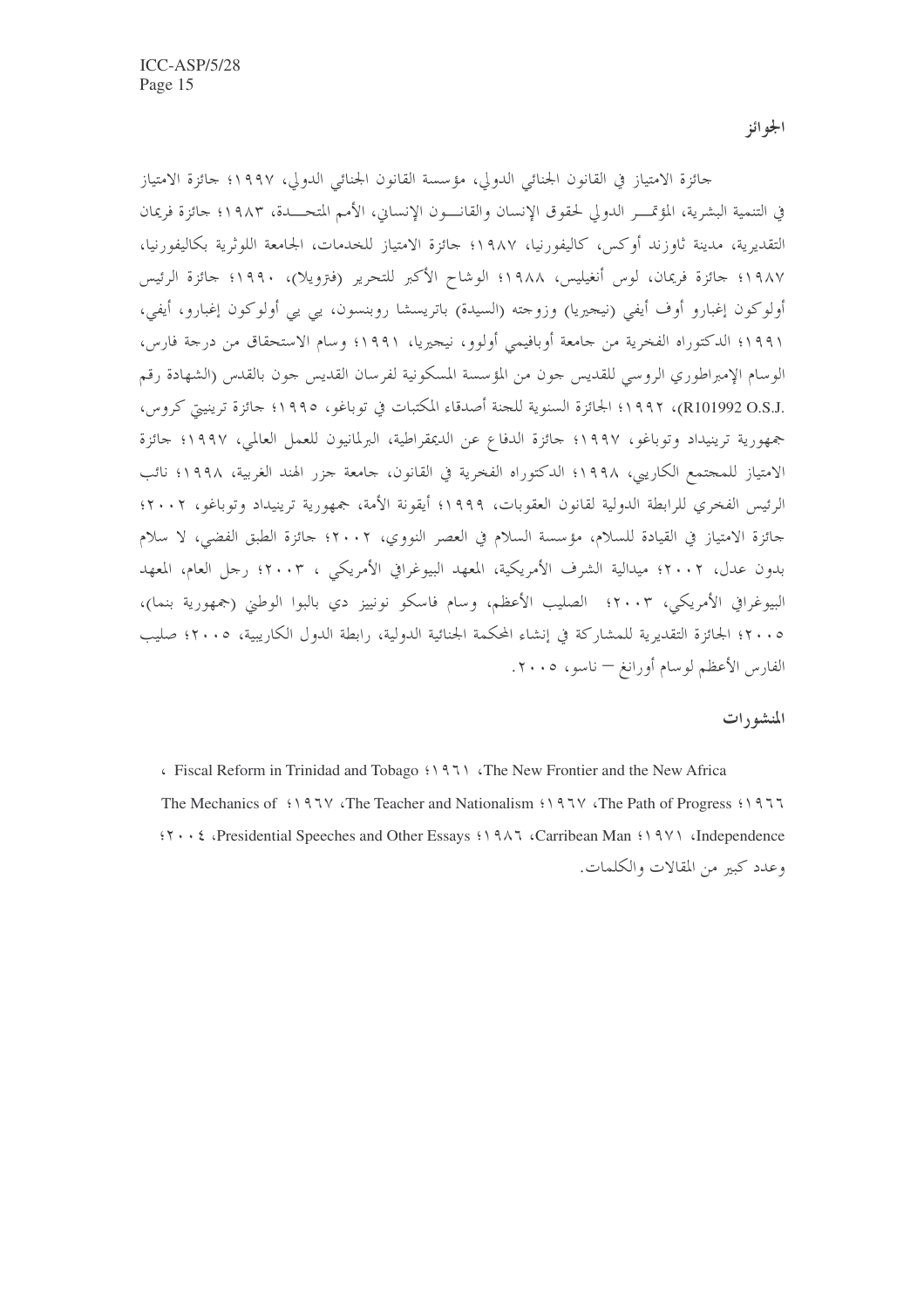رئيس الأساقفة دزموند توتو (جنوب أفريقيا) هاءِ –

مذكرة شفوية مؤرخة ٢٤ آب/أغسطس ٢٠٠٦ موجهة من سفارة جنوب أفريقيا لدي هولندا إلى أمانة جمعية الدول الأطراف

[الأصل: بالانكليزية]

تمدى سفارة جنوب أفريقيا لدى هولندا تحيالها إلى أمانة جمعية الدول الأطراف وتتشرف بإبلاغها بأن حكومة جمهورية جنوب أفريقيا قررت ترشيح رئيس الأساقفة دزموند توتو لإعادة انتخابه في مجلس إدارة الصندوق الاستئماني للضحايا التابع للمحكمة الجنائية الدولية.

وتفخر السفارة، نيابة عن حكومة جمهورية حنوب أفريقيا، بترشيح رئيس الأساقفة توتو، الرئيس السابق للحنة الحقيقة والمصالحة في حنوب أفريقيا والحائز على حائزة نوبل للسلام، لهذا المنصب.

وتؤكد حكومة جمهورية حنوب أفريقيا أن رئيس الأساقفة توتو شخص يتحلى بمؤهلات ممتازة وبأقصى قدر من النـــزاهة والحياد وأنه يمكنه الاستمرار في الإسهام بصورة فعالة في أهداف وغايات الصندوق الاستئماني للضحايا.

وترى حكومة جنوب أفريقيا أيضا أن ما يتمتع به رئيس الأساقفة من مكانة دولية وتعاطف مع الغير سيكون مفيداً للشهود المعرضين للخطر، بالنظر إلى ازدياد الحاجة إلى توفير الدعم لهم وتعبئة الموارد اللازمة لمواصلة أعمال المدعى العام للمحكمة الجنائية الدولية في هذه المرحلة، لا سيما في أفريقيا.

ومرفق طيه سيرة ذاتية موجزة لرئيس الأساقفة دزموند توتو .

بيان المؤهلات

ولد دزموند توتو في كليركسدورب بجنوب أفريقيا في عام ١٩٣١، من أب مدرس وأم حادمة. والتقى في الثانية عشرة من عمره برحل دين أنغليكاني هو الأب تريفور هادلستون، في ضاحية صوفياتاون بجوهانسبر غ. وكان تريفور هادلستون من أوائل المناوئين العلنيين لنظام الفصل العنصري، وأثَّرت آراؤه تأثيرا عميقًا في نفس الشاب دزموند توتو.

وبعد تخرجه من المدرسة الثانوية البانتوية بجوهانسبرغ، سار الأسقف توتو على خطى والده، واختار مهنة التدريس. وحصل على دبلوم التدريس من معهد المعلمين البانتوي في بريتوريا، وتابع دراسته للحصول على الليسانس في الآداب من حامعة حنوب أفريقيا. وقام بالتدريس في المدرسة الثانوية البانتوية بجوهانسبر غ لمدة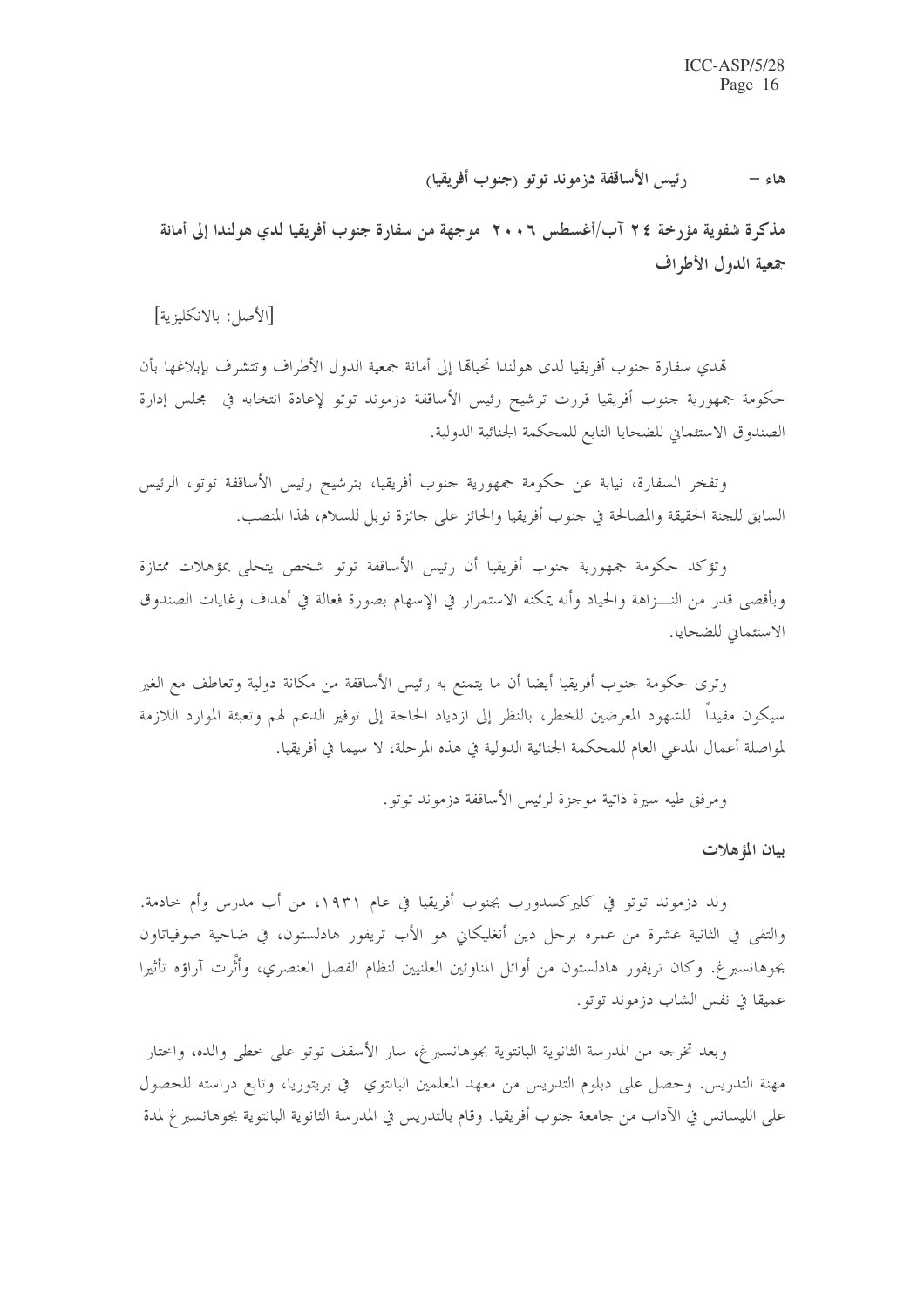عام واحد، ثم انتقل إلى مدرسة مونسيفيل الثانوية الواقعة في كروغرسدورب، لمدة ثلاث سنوات. وهناك تزوج من عقيلته ليا. ووُلد لهما ثلاث بنات وولد وعدة أحفاد.

وفي عام ١٩٥٨، وبعد إنشاء نظام تعليم البانتو قرر الأسقف توتو الانخراط في الكهنوت في كنيسة ولاية أفريقيا الجنوبية وعُيِّن كاهنا في كلية سانت بيتر لعلوم اللاهوت في روزيتينفيل. وحصل على الإحازة في علوم اللاهوت في عام ١٩٦٠، وعُيِّن كاهنا في حوهانسبرغ في عام ١٩٦١.

وبعد ذلك بوقت قصير واصل رئيس الأساقفة دراسته في حامعة لندن بالمملكة المتحدة حيث حصل على شهادن الليسانس والماجستير في علوم اللاهوت بينما كان يعمل كاهنا مساعدا غير متفرغ في أبرشية محلية. وفي عام ١٩٦٧ عاد إلى حنوب أفريقيا والتحق بميئة التدريس في المعهد اللاهوتي الفيدرالي في أليس، وأصبح قسيسا لجامعة فورت هير.

وفي عام ١٩٧٠ انتقل إلى جامعة بوتسوانا وليسوتو وسوازيلند حيث شغل منصب مدرس في قسم اللاهوت. وتبعت ذلك فترة أخرى في المملكة المتحدة شغل فيها منصب مدير معاون لصندوق التربية اللاهوتية التابع لمحلس الكنائس العالمي الذي يقع مقره في كنت.

وفي عام ١٩٧٥ أصبح توتو رئيسا للكهنة في كاتدرائية سانت ماري في جوهانسبرغ، إلا أنه انتُخب بعد ذلك بقليل أسقفا لليسوتو. وكانت حنوب أفريقيا في ذلك الحين في اضطراب شديد نتيجة للانتفاضة التي قامت ها حركة سويتو في عام ١٩٧٦ فترك الأسقف توتو أسقفية ليسوتو وتولى منصب الأمين العام لمحلس كنائس جنوب أفريقيا. واكتسب الأسقف توتو في هذا المنصب، الذي شغله من عام ١٩٧٨ إلى ١٩٨٥، شهرة وطنية وعالمية.

وكان مجلس كنائس حنوب أفريقيا يمثل جميع الكنائس الرئيسية في حنوب أفريقيا، ما عدا الكنيسة الهولندية الجديدة والكنيسة الكاثوليكية (غير أن الأخيرة تتمتع بمركز مراقب معتمد في المجلس). والمجلس ملتزم بالقضية المسكونية وبالاضطلاع بالمسؤولية الاحتماعية للكنيسة. ويحتل العدل والمصالحة مكان الصدارة ضمن أولويات المجلس. وقد سعى الأسقف توتو، بصفته الأمين العام، لتحقيق هذه الأهداف بنشاط والتزام. وبتوجيه منه، أصبح المحلس مؤسسة هامة في الحياة الروحية والسياسية لجنوب أفريقيا، تعبر عن مُثَل ملايين المسيحيين وتطلعاهم. وأدى مجلس كنائس جنوب أفريقيا دورا كبيرا في تقديم المساعدة إلى ضحايا نظام الفصل العنصري.

ومع ارتفاع صوت الأسقف توتو ضد مظالم نظام الفصل العنصري لم يكن هناك مفر من أن يُصبح موضع جدل شديد وحُرم لعدة سنوات من الحصول على حواز سفر للتوحه إلى الخارج، لكن حكومة جنوب أفريقيا ألغت هذا القيد في عام ١٩٨٢، عندما واجهت ضغوطا وطنية ودولية. وأصبح اسم الأسقف توتو مرادفا لاسم مجلس كنائس حنوب أفريقيا، إذ تزعم المسيرة من أجل العدالة والمصالحة العنصرية في حنوب أفريقيا. وفي عام ١٩٨٤ مُنح حائزة نوبل للسلام اعترافًا بمساهمته في قضية العدالة العنصرية.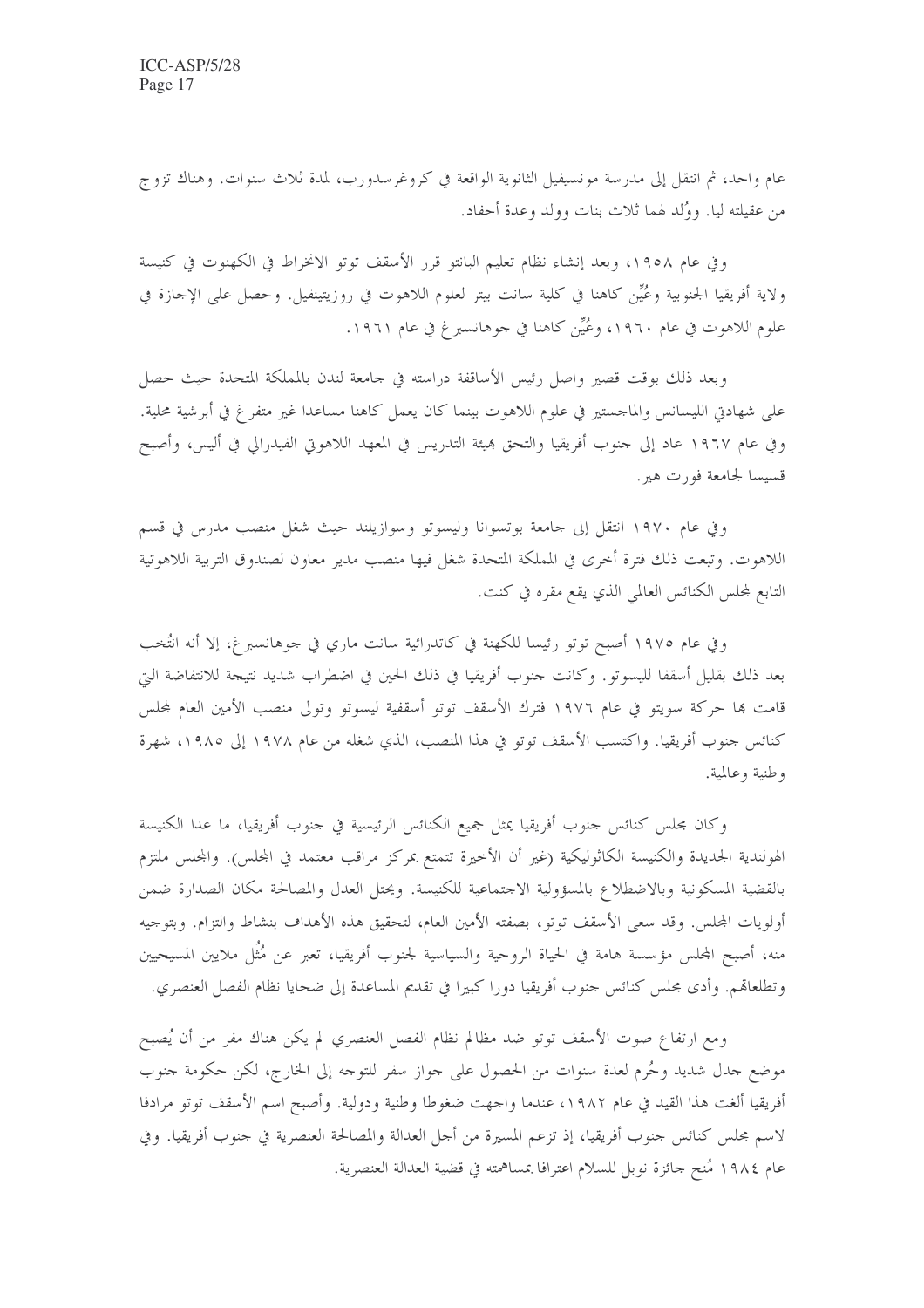وفي عام ١٩٨٥ انتُخب الأسقف توتو أسقفا لجوهانسبرغ، وفي هذا المنصب بذل جهدا كبيرا لرأب الصدع بين الأنغليكانيين السود والبيض في حنوب أفريقيا. وقد استمر في منصب أسقف جوهانسبرغ مدة قصيرة، حيث انتُخب في عام ١٩٨٦ رئيسا لأساقفة كيب تاوِن. وبانتخابه، وضعت الكنيسة الأنغليكانية ثقتها فيه كزعيم روحي لها، وأبدت قناعتها بأنه سيستمر في السعي لتحقيق العدالة العنصرية في حنوب أفريقيا. وفي عام ١٩٨٧ انتُخب رئيسا لمؤتمر الكنائس لعموم أفريقيا. وفي نفس العام انتُخب أيضا زميلا في كلية كنغز بلندن، وأصبح رئيس حامعة الكاب الغربية، وهو منصب لا يزال يشغله حتى الآن.

وقبل رفع الحظر عن المؤتمر الوطني الأفريقي وغيره من المنظمات السياسية في عام ١٩٩٠، انتقد أشخاص كثيرون رئيس الأساقفة توتو بدعوى أنه سينخرط في الحياة السياسية رغم أنه كان يؤكد حلاف ذلك، و لم يطلب منصبا سياسيا، ولكنه أصبح وسيطا ومنسقا رئيسيا لعملية الانتقال إلى الديمقراطية.

وفي عام ١٩٩٥ عّين الرئيس مانديلا رئيس الأساقفة توتو رئيسا للجنة تقصى الحقائق والمصالحة لجنوب أفريقيا، وهي الهيئة التيّ أنشئت لبحث الانتهاكات الجسيمة لحقوق الإنسان المرتكبة بين عام ١٩٦٠ وتاريخ تولى الرئيس مانديلا منصبه في عام ١٩٩٤. وقدم رئيس الأساقفة توتو ورفقاؤه من أعضاء اللجنة تقريرهم إلى الرئيس في تشرين الأول/أكتوبر ١٩٩٨.

وتقاعد الأسقف توتو من منصب رئيس أساقفة كيب تاون في حزيران/يونيه ١٩٩٦، غير أنه عُيِّن رئيسا شرفيا للأساقفة اعتبارا من تموز/يوليه ١٩٩٦. وفي تشرين الأول/أكتوبر ١٩٩٨، توجه إلى جامعة إموري بأطلنطا، حيث وجهت إليه الدعوة للعمل كأستاذ زائر لمادة اللاهوت في إطار برنامج وليام كانون بمعهد كاندلر للاهوت، وظل في هذا المنصب حتى تموز/يوليه ٢٠٠٠.

وقد تقاعد رئيس الأساقفة توتو رسميا وفتح مكتبا خاصا في كيب تاون قرب مترله.

وحصل رئيس الأساقفة توتو على درجات شرفية من عدد كبير من الجامعات، منها جامعات هارفرد، وأوكسفورد، وكامبردج، وكولومبيا، وييل، وإيموري، وروهر، وكنت، وآبردين، وسيدني، وفريبورغ (سويسرا)، وكيب تاون، ووايتوترسراند، وحنوب أفريقيا. كما تلقى كثيرا من الجوائز، إضافة إلى حائزة نوبل، أهمهــــا وسام الخدمات الجليلة (الوسام الذهبي) الذي قلده إياه الرئيس مانديلا، ووسام رئيس أساقفة كانتربري حدمات الفذة المقدمة إلى المحتمع الأنغليكاني، وحائزة أثينا (مؤسسة أوناسيس)، وحائزة الوسام الذهبي للأسرة الإنسانية، ووسام الأزتك المكسيكي (مع مرتبة الشرف)، وحائزة مارتن لوثر كنغ للسلام، وحائزة سيدني للسلام.

وحصل كتابه بعنوان "No Future Without Forgiveness" على حائزة كتاب السنة من جمعية بائعي كتب اللاهوت في الولايات المتحدة الأمريكية. وفي كانون الأول/ديسمبر ٢٠٠١، مُنح نفس الكتاب جائزة ساندرو أونوفري من مجلس روما بإيطاليا.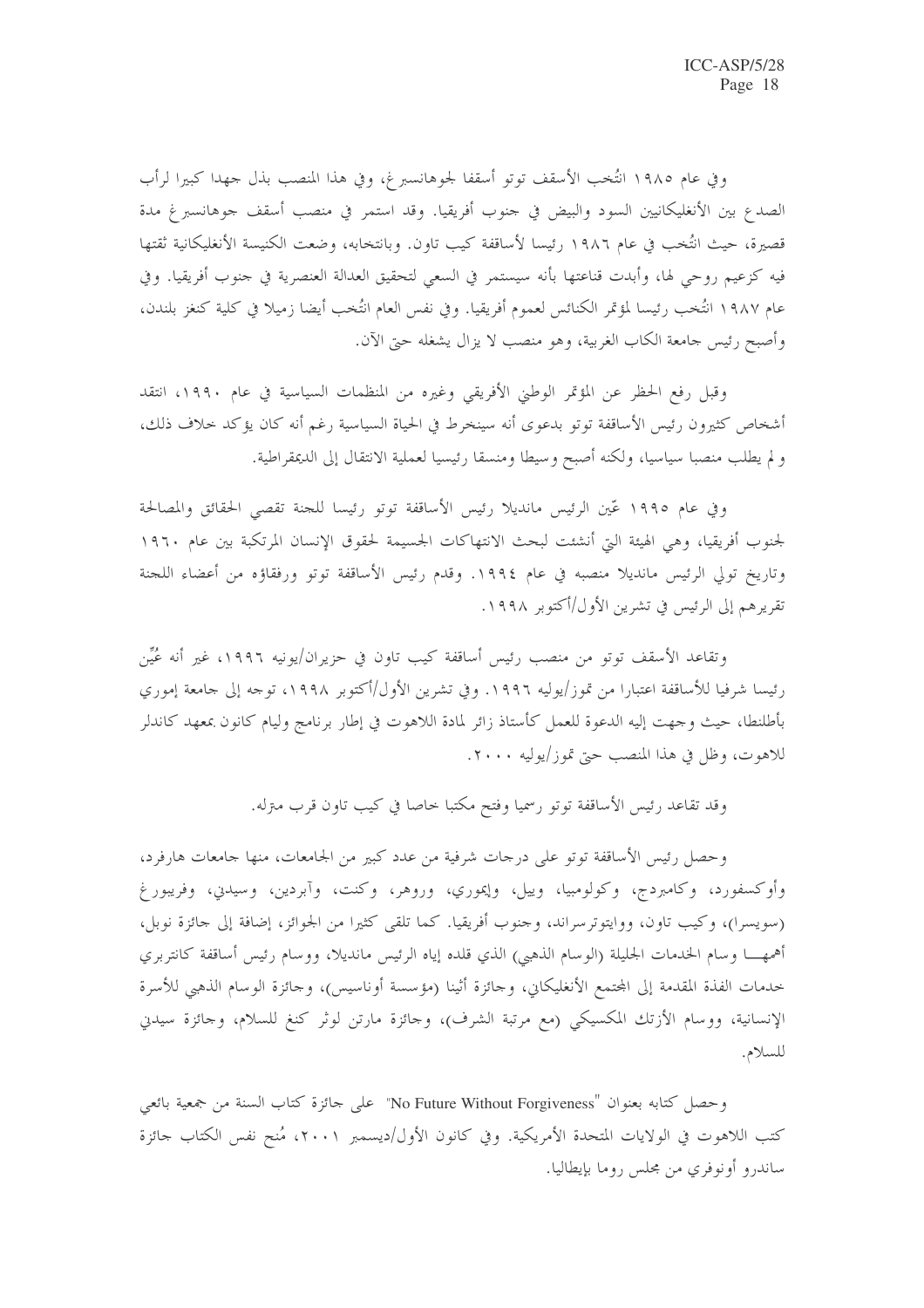ووافق رئيس الأساقفة توتو على دعوة موجهة إليه من مدرسة اللاهوت الأسقفية بكامبردج، ولاية ماساتشوستس، للتوجه إليها كأستاذ زائر في الفترة من كانون الثاني/يناير ۖ إلى أيار/مايو ٢٠٠٢.

وقبل عام ١٩٩٠، كان رئيس الأساقفة توتو شخصية مثيرة للجدل بسبب مواقفه القوية في الدعوة إلى العدالة الاجتماعية، أما اليوم، فيُنظر إليه كرجل دولة متقدم في السن يمكنه أن يؤدي دورا رئيسيا في المصالحة، وكصوت يدعو إلى الالتزام بالمبادئ الأحلاقية بنزاهة وحياد.

وقد أصبح رئيس الأساقفة توتو رمزا للأمل يتحاوز نطاق الكنيسة والجنوب الأفريقي إلى حد بعيد. وأتاح له هذا السياق والخبرة التي اكتسبها في مساعدة الضحايا عند رئاسته للحنة الحقيقة والمصالحة في حنوب أفريقيا الإسهام بصورة قيمة في أهداف وغايات الصندوق الاستئماني للضحايا في الفترة الأولى لعضويته في هذا الصندو ق.

وفي هذه الفترة، ساهم رئيس الأساقفة توتو بدرجة كبيرة أيضا في إنشاء الصندوق وفي رفع مكانته بين المانحين وتركيز اهتمامهم به لتشجيعهم على تقديم تبرعاقم للصندوق.

وستستمر لذلك استفادة الشهود المعرضين للخطر من المكانة الدولية لرئيس الأساقفة توتو ومن تعاطفه مع الغير، بالنظر إلى ازدياد الحاجة إلى توفير الدعم لهم وتعبئة الموارد اللازمة لمواصلة أعمال المدعى العام للمحكمة الجنائية الدولية في هذه المرحلة، لا سيما في أفريقيا.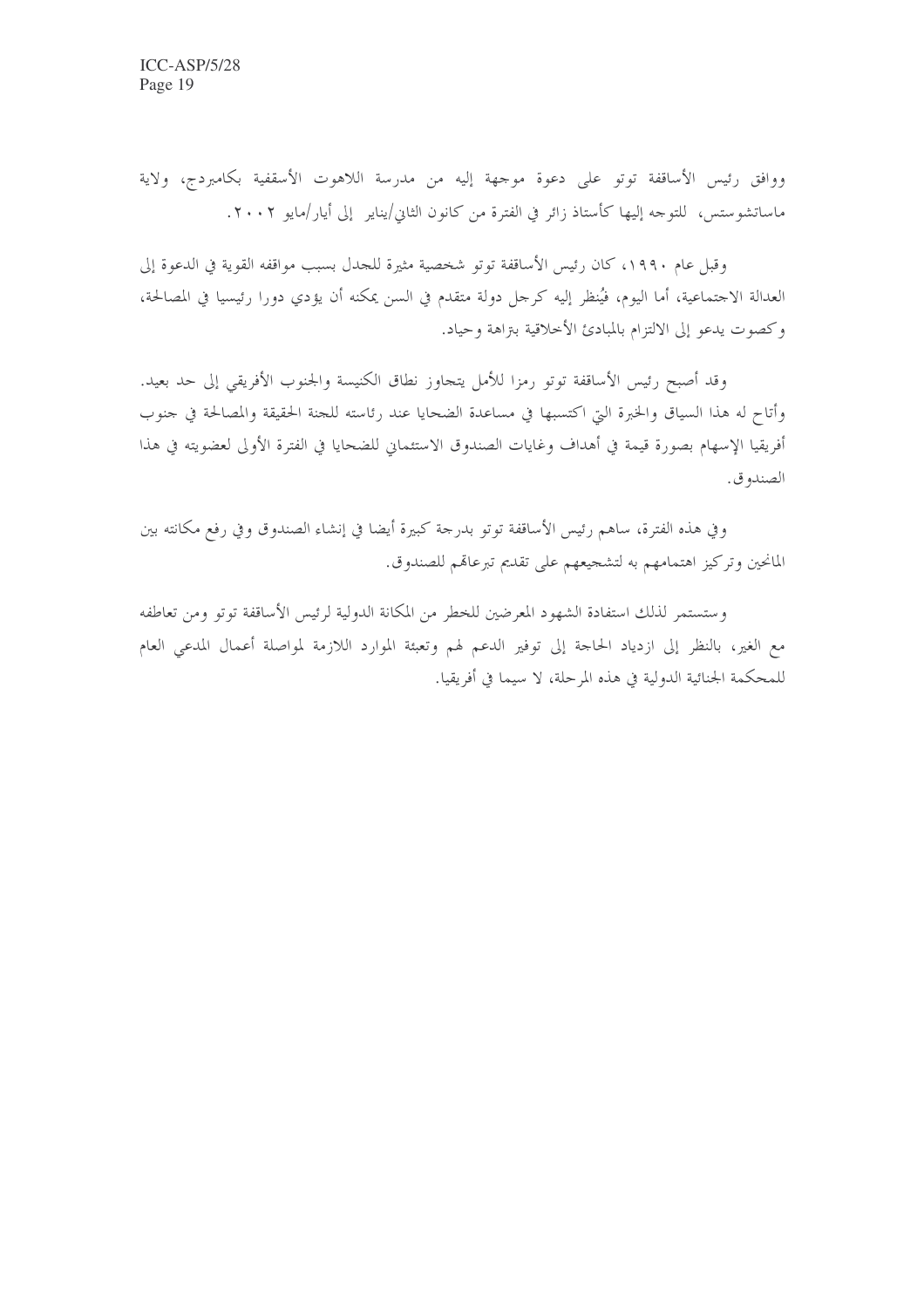واو – السيدة سيمون فايل (فرنسا)

مذكرة شفوية مؤرخة ٢٤ آب/أغسطس ٢٠٠٦ موجهة من سفارة فرنسا في إلى أمانة جمعية الدول الأطراف

[الأصل: بالفرنسية]

تمدي سفارة فرنسا لدى هولندا تحيالها إلى جمعية الدول الأطراف في المحكمة الجنائية الدولية وتتشرف، بالإشارة إلى مذكرة الأمانة الشفوية ICC-ASP/5/S/10 المؤرخة ٥ حزيران/يونيه ٢٠٠٦ ، بإبلاغها بأن حكومة الجمهورية الفرنسية قررت مرة أخرى ترشيح السيدة سيمون فايل لعضوية مجلس إدارة الصندوق الاستئماني لصالح ضحايا الجرائم الواقعة ضمن اختصاص المحكمة الجنائية الدولية، وأسر هؤلاء الضحايا، في الانتخابات التي ستجرى أثناء الدورة الخامسة للجمعية.

وكما يتبين من السيرة الذاتية للسيدة سيمون فايل المرفقة بمذه المذكرة، فإن السيدة فايل القاضية السابقة، ووزيرة الصحة السابقة في حكومة الجمهورية الفرنسية، والرئيسة السابقة للبرلمان الأوروبي (١٩٧٩– ١٩٨٢) تتحلَّى بأقصى قدر من الأخلاق الرفيعة والحياد والتزاهة، وبالكفاءة في مجال حماية ضحايا الجرائم الخطيرة على النحو المشار إليه في الفقرة ١ من القرار ICC-ASP/1/Res.7 المؤرخ ٩ أيلول/سبتمبر ٢٠٠٢.

وقد أبدت السيدة سيمون فايل باستمرار، في السنوات الثلاث الماضية التي عملت فيها رئيسة لمحلس إدارة الصندوق الاستئماني لصالح ضحايا الجرائم الواقعة ضمن اختصاص المحكمة الجنائية الدولية، وأسر هؤلاء الضحايا، بعطائها السخي، الأهمية التي تعلقها على التحديات المتصلة بتشغيل هذا الجهاز بنجاح. وعززت السيدة فايل حقا وبدون كلل الرؤية الإنسانية العميقة للصندوق الاستئماني، عن طريق التأكيد على الطابع الابتكاري الرفيع لهذه الآلية والأمل الكبير الذي تقدمه الضحايا. وعملت السيدة فايل بدون كلل لكفالة الاعتبار اللازم لكرامة الضحايا التي تتطلب، في جملة أمور، الاعتراف هم حتى قبل اطلاق هذه الصفة عليهم في الإجراءات القضائية للمحكمة، وتعزيز معايير الاستقلال والمعايير الأخلاقية للصندوق.

وتحدر الإشارة أيضا إلى الدور النشيط الذي تقوم به السيدة سيمون فايل في الجهود المبذولة لتوفير الموارد اللازمة لتشغيل الصندوق من جمعية الدول الأطراف، رغم التأخير في اعتماد نظامه، الأمر الذي أعربت عن أسفها بشأنه في الكلمة التي ألقتها أمام الدورة الرابعة للجمعية. وتحدر الإشارة أيضا إلى المكانة الأدبية العالية للسيدة سيمون فايل التي أسهمت بلا شك بطريقة فعالة في احتذاب التبرعات، التي بلغ مجموعها ٥ر١ مليون يورو (بما في ذلك التبرعات المعلنة) حتى ٢٦ نيسان/أبريل ٢٠٠٦. وتتطلع السيدة سيمون فايل بعزيمة مجددة، في حالة إعادة انتخابها، إلى أن يتخذ الصندوق أخيراً أو ل إجراءات ملموسة له بطريقة تعكس الغاية من إنشائه.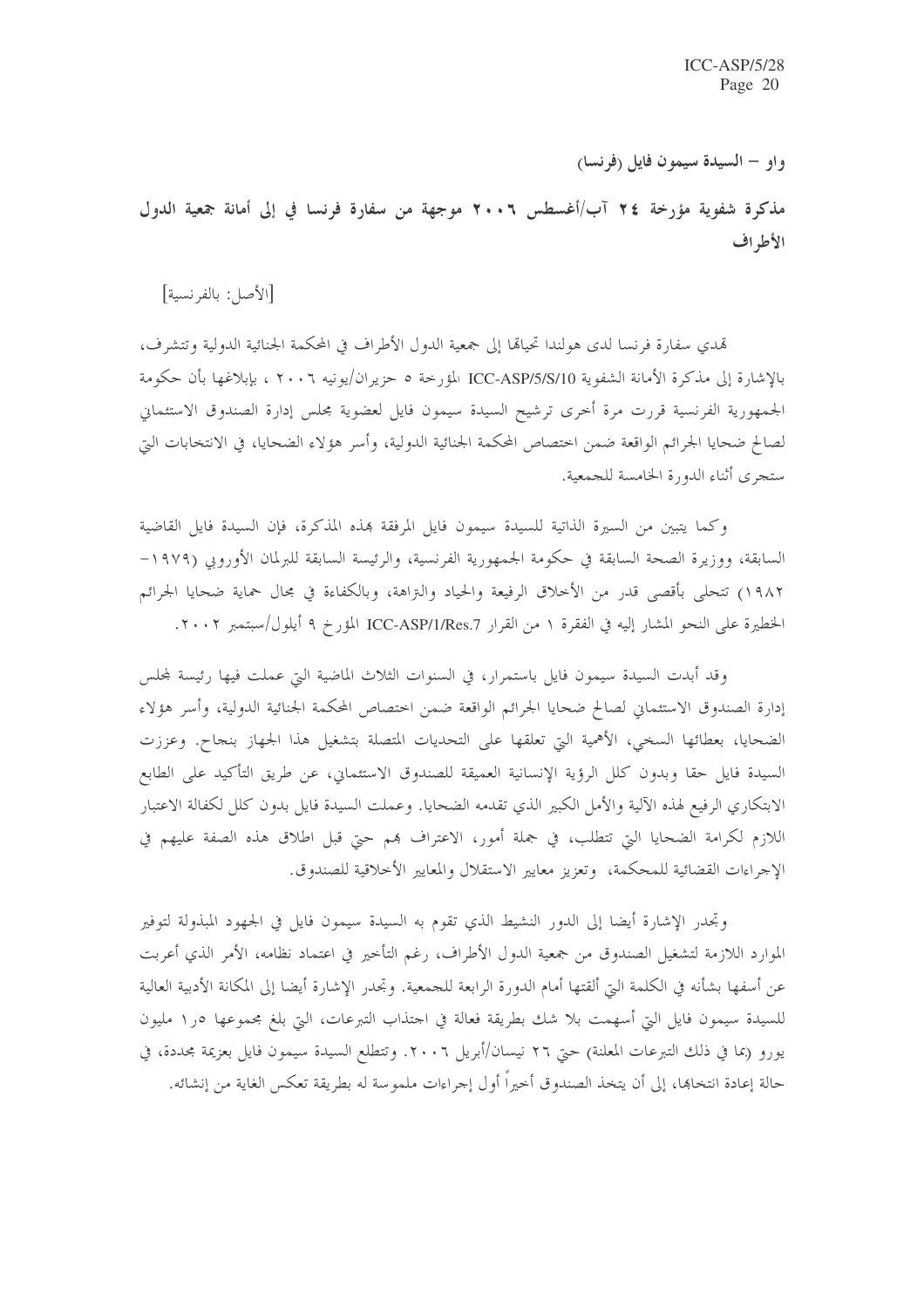## بيان المؤهلات

الدراسة الثانوية في مدرسة الليسيه بمدينة نيس.

حاصلة على الليسانس في الحقوق وعلى دبلوم معهد الدراسات السياسية من باريس.

نجحت في امتحان الالتحاق بالسلك القضائي.  $:1907$ 

شباط/فبراير ١٩٥٧: ﴿ عُينت في وزارة العدل في وظيفة قاضية بإدارة السجون.

أمينة لجنة إصلاح قانون عام ١٨٣٨ المتعلـــق بعـــزل الأشـــخاص المصابين بأمراض عقلية وأمينة اللجنة المعنية بدراسة المشاكل المتعلقة بالتبني. كلفها السيد فواييه، وزير العدل الفرنسي، بصياغة مشروع القانون المتعلق بالتبني (قانون عام ١٩٦٦).

- مستشارة فنية معنية بالشؤون المدنية في مكتب السيد , ينيه بليفـــان،  $:1979$ وزير العدل.
- ۱۹۷۰ أيار /مايو ۱۹۷٤: عينها رئيس الجمهورية أمينة للمجلس الأعلى للقضاء. عينها وزير العدل عضوا في لجان الخبراء التابعة لمجلس أوروبا والمعنية بوضـــع الاتفاقيات الأوروبية المتعلقة بسن الرشد وتلك المتعلقة بالنسسب الطبيعي.
- عينها رئيس الجمهورية عضوا في مجلس إدارة هيئة الإذاعة والتلفزيون  $:19Y1$ الفرنسية بصفتها ممثلة للدولة.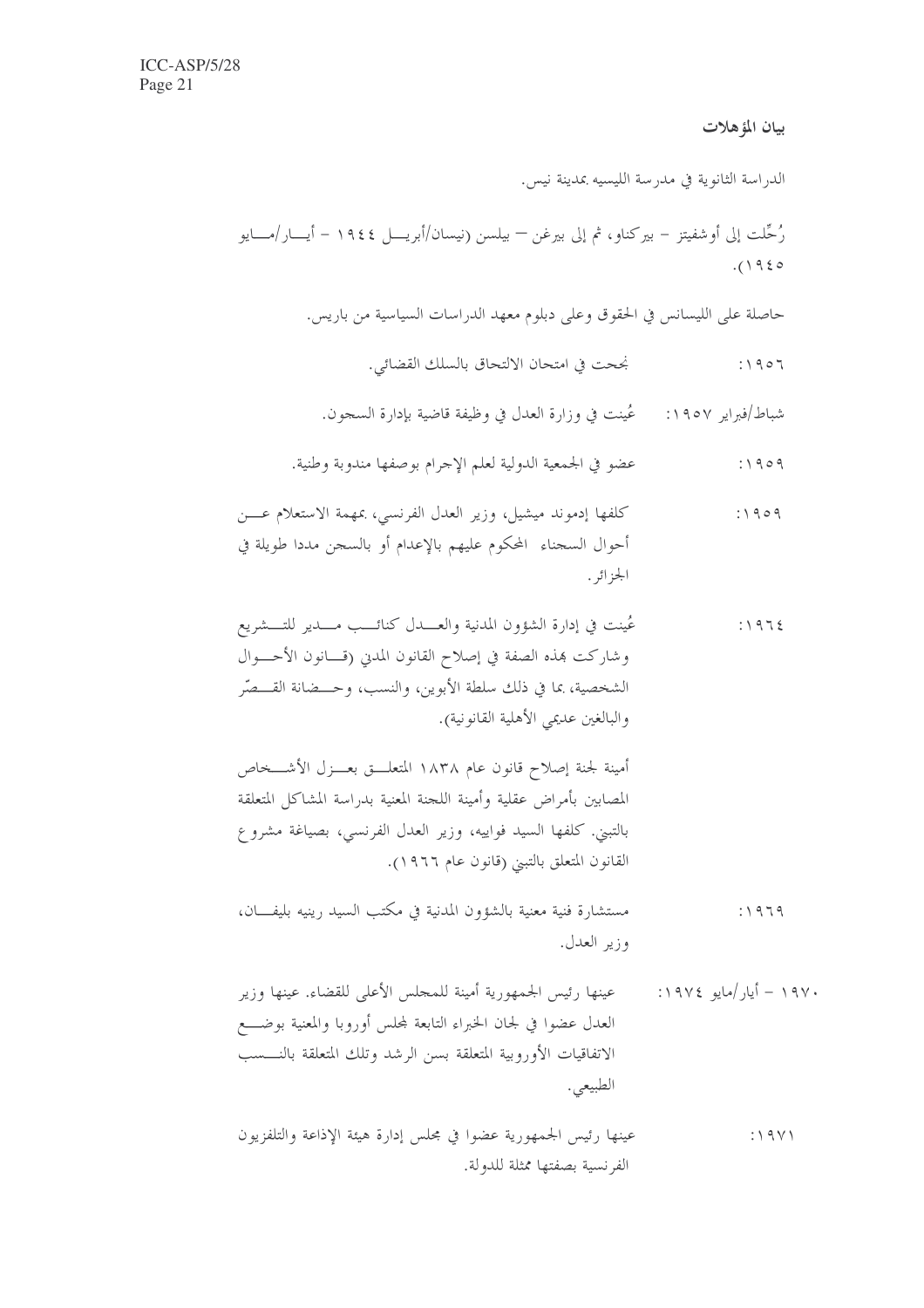| $: \Delta$ 9 $\Delta$              | عضو مجلس إدارة مؤسسة فرنسا.                                                                                                                                                                            |
|------------------------------------|--------------------------------------------------------------------------------------------------------------------------------------------------------------------------------------------------------|
| أيار/مايو ١٩٧٤–١٩٧٦:               | عينها الرئيس حيسكار ديستان وزيرة للصحة.                                                                                                                                                                |
| ۱۹۷۶ – تموز/يوليه ۱۹۷۹:            | وزيرة الصحة والضمان الاجتماعي.                                                                                                                                                                         |
| $: 1911 - 1911$                    | رئيسة محلس المعلومات المتعلقة بالطاقة النووية.                                                                                                                                                         |
| حزيران/يونيه ١٩٧٩:                 | تصدرت قائمة مرشحي حزب الاتحاد من أحل الديمقراطيـــة<br>في فرنسا في أول انتخابات عامة للبرلمان الأوروبي.                                                                                                |
| $: \wedge \wedge \vee \wedge$      | انتخبت رئيسة للبرلمان الأوروبي (١٩٧٩–١٩٨٢).                                                                                                                                                            |
| $:19\lambda \xi - 19\lambda \zeta$ | رئيسة اللحنة القانونية في البرلمان الأوروبي.                                                                                                                                                           |
| $: 1917 - 1917$                    | عضو اللجنة المستقلة المعنية بالقانون الإنساني السدولي الستى<br>ترعاها الأمم المتحدة ويرأسها الأمير حسن بن طلال مـــن<br>الأردن.                                                                        |
| حزيران/يونيه ١٩٨٤:                 | تصدرت قائمة حزبي التجمع من أحل الجمهورية و الاتحـــاد<br>من أحل الديمقراطية في فرنسا في الانتخابـــات الأوروبيــــة؛<br>أعيد انتخاهما عضواً في البرلمان الأوروبي.                                      |
| $: 1919 - 1912$                    | رئيسة مجموعة الإصلاح الليبرالية والديمقراطيـــة في البرلمــــان<br>الأوروبي.                                                                                                                           |
| $\therefore$ 9 $\land$ Y           | رئيسة اللجنة الفرنسية للسنة الأوروبية للبيئة.                                                                                                                                                          |
| $\therefore$ $997 - 1911$          | قامت بإنشاء ورئاسة اللحنة الفرنسية للبيئة (بموحب قـــانون<br>الجمعيات العامة لعام ١٩٠١).                                                                                                               |
| : 1919                             | رئيسة لجنة التوحيه الأوروبية للسنة الأوروبيــة للـــسينما<br>والتلفزيون (الجماعة الاقتصادية الأوروبية ومجلس أوروبا).                                                                                   |
| $: 1997 - 1991$                    | رئيسة اللحنة المستقلة المكلفة من قبل منظمة الصحة العالميـــة<br>بوضع تقرير عن الصحة والتنمية والبيئة المستدامة لعرضـــه<br>على مؤتمر قمة الأرض الذي عقد في ريو دي حــــانيرو في<br>حزيران/ يونيه ١٩٩٢. |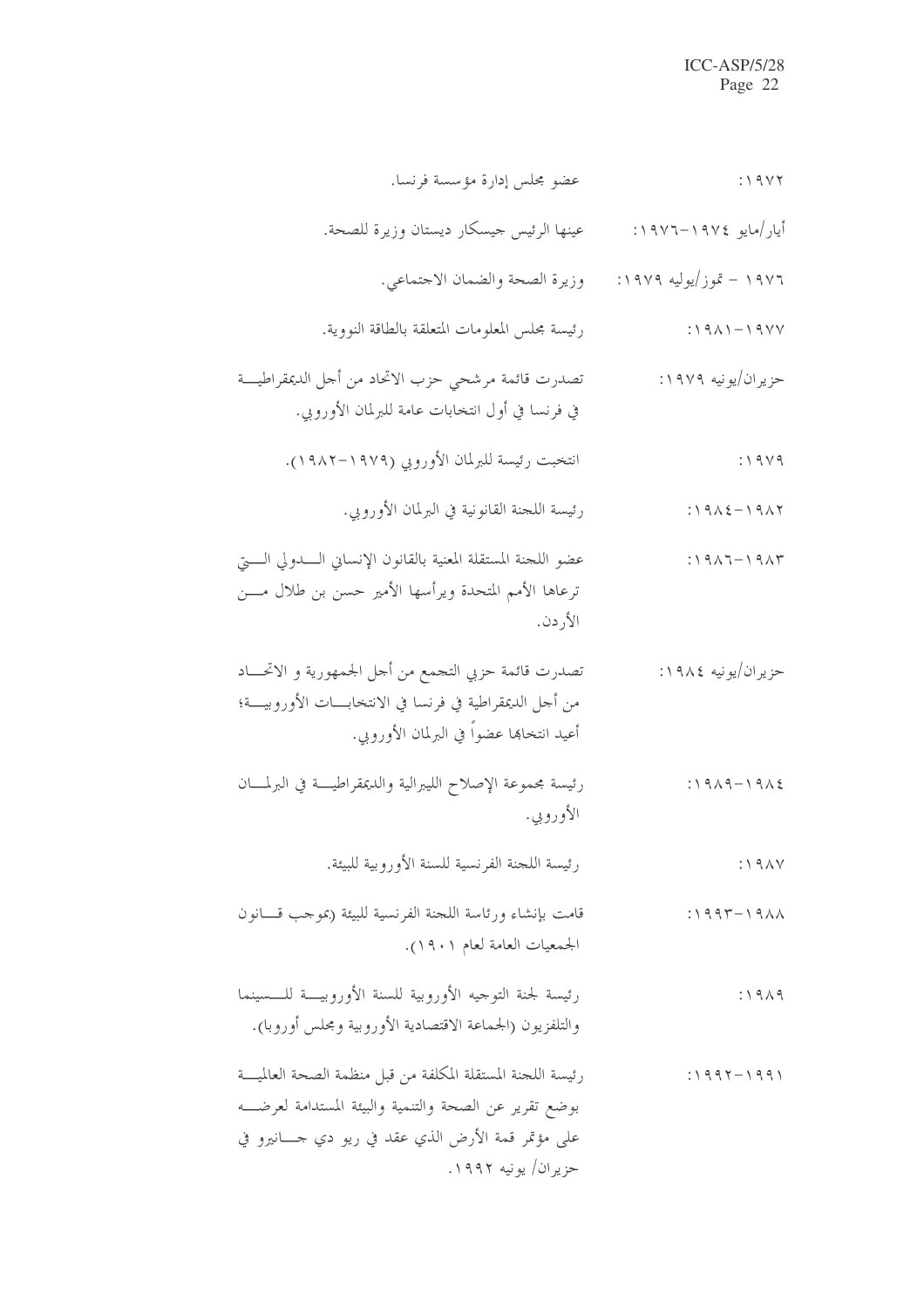# ميدالية التعليم المراقب وإدارة السجون

# وسام الاستحقاق الوطني بدرجة فارس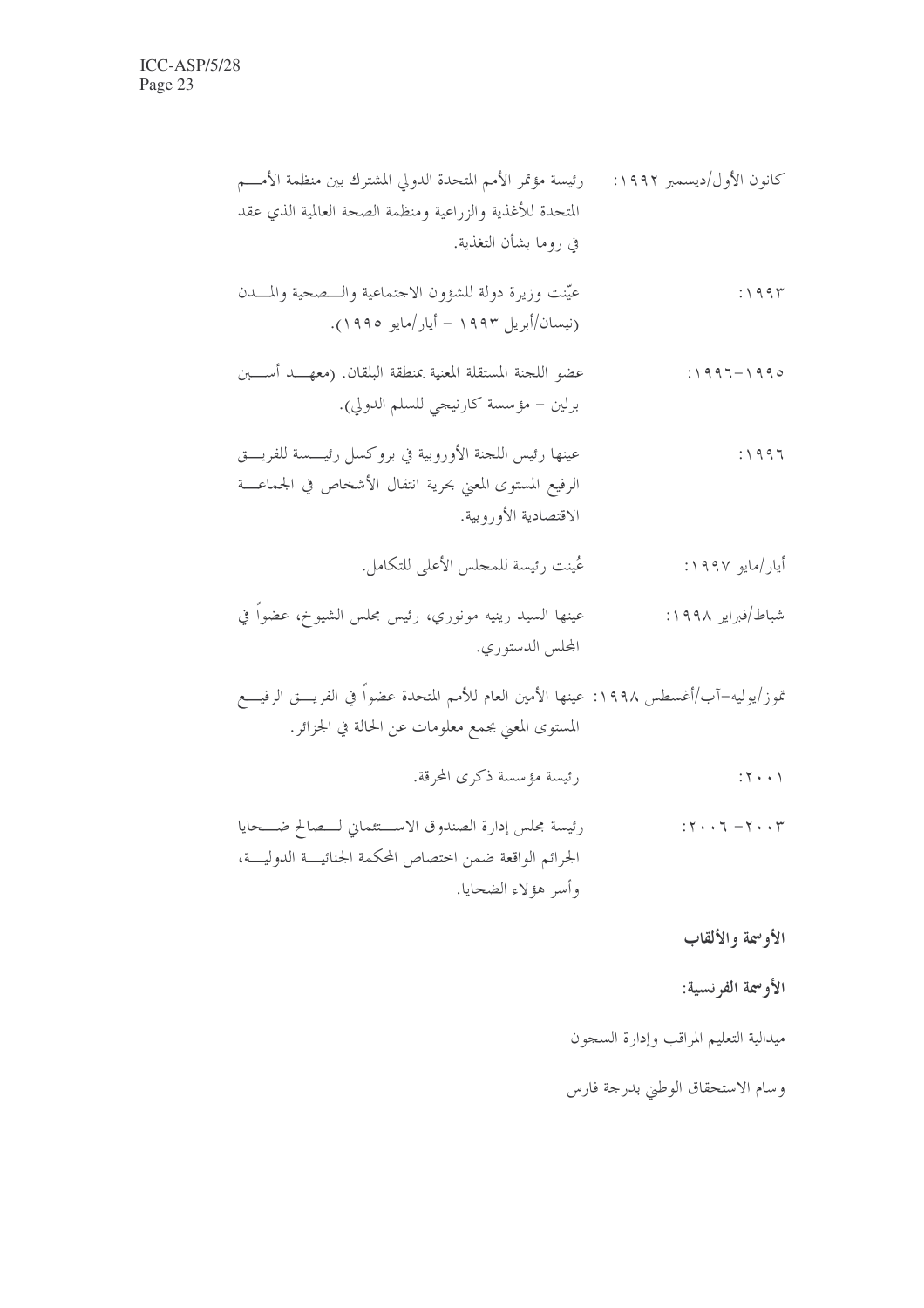أو سمة أجنبية مختلفة، منها:

وسام الإمبراطورية البريطانية بدرجة ضابط عظيم (أيلول/سبتمبر ١٩٩٧)

الدكتوراه الفخرية من:

جامعة برنستون (الولايات المتحدة الأمريكية، ١٩٧٥) معهد فايزمان للعلوم (اسرائيل، ١٩٧٦) حامعة بار – إيلان (إسرائيل، ١٩٨٠) جامعة ييل (الولايات المتحدة الأمريكية، ١٩٨٠) جامعة كيمبردج (المملكة المتحدة، ١٩٨٠) جامعة إدنبره (المملكة المتحدة، ١٩٨٠) جامعة جورج تاون (الولايات المتحدة الأمريكية، ١٩٨١) جامعة أوربينو (إيطاليا، ١٩٨١) جامعة يشيفا (نيويورك، الولايات المتحدة الأمريكية، ١٩٨٢) جامعة سوسكس (المملكة المتحدة، ١٩٨٤) جامعة بروكسل الحرة (بلجيكا، ١٩٨٤) جامعة برانديز (الولايات المتحدة الأمريكية، ١٩٨٩) جامعة غلاسغو (المملكة المتحدة، ١٩٩٥) جامعة بنسلفانيا (الولايات المتحدة الأمريكية، ١٩٩٧) الجوائز : جائزة مونيسمانيا (السويد، ١٩٧٨) جائزة أوناسيس الدولية من مؤسسة أوناسيس (اليونان، ١٩٨٠) حائزة شارلمان (ألمانيا، ١٩٨١) جائزة لويز فايس من مؤسسة لويز فايس (ستراسبورغ، ١٩٨١) جائزة جابوتنسكي (الولايات المتحدة الأمريكية، ١٩٨٣) حائزة الشجاعة اليومية (باريس، ١٩٨٤)